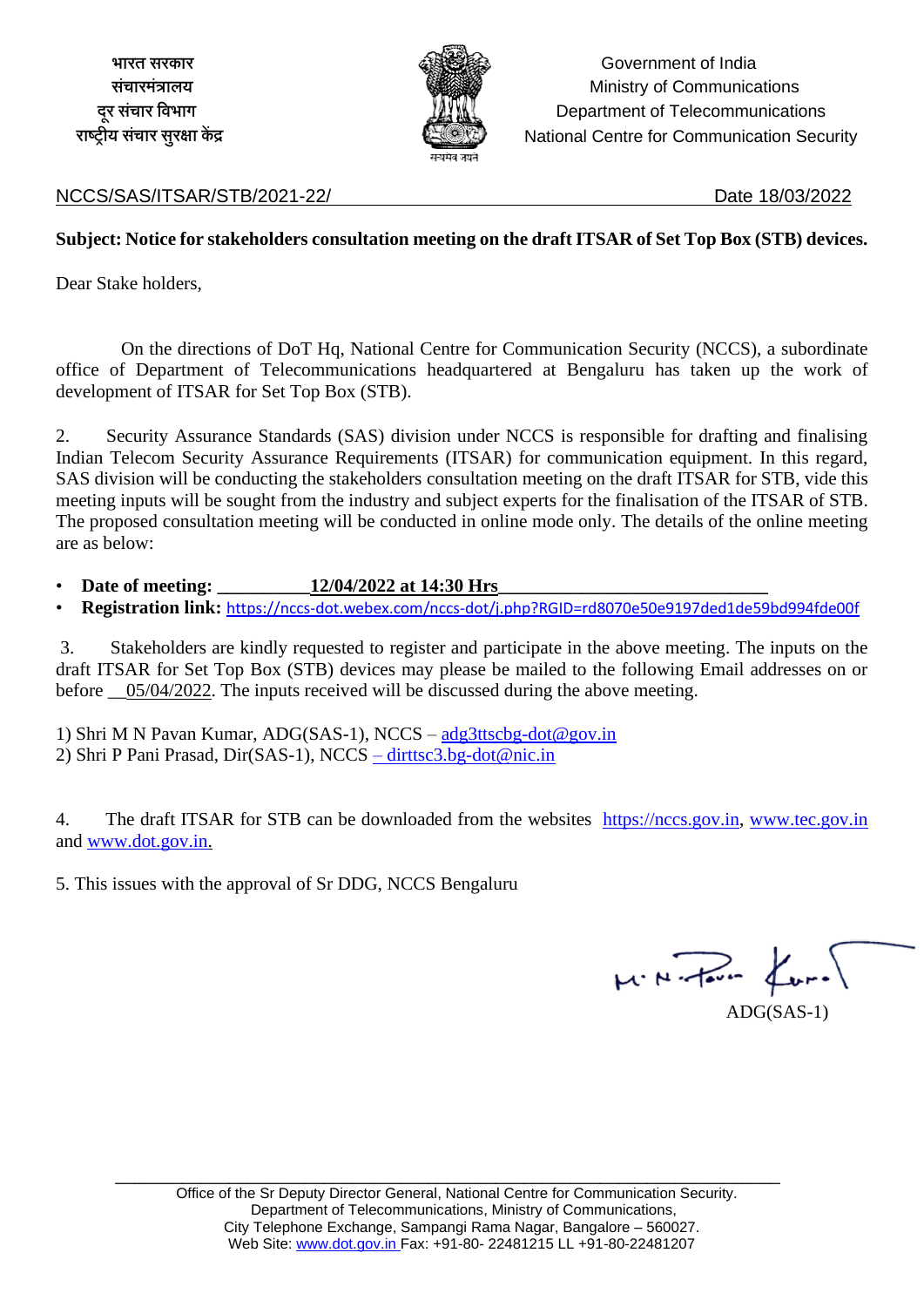

## **Indian Telecom Security Assurance Requirements**

## **Draft for consultation (DFC)**

**For** 

# **Set Top Box (STB)**

**NCCS / ITSAR / Broadcasting / STB**



**National Centre for Communications Security, Bengaluru Department of Telecom, Ministry of Communications Government of India**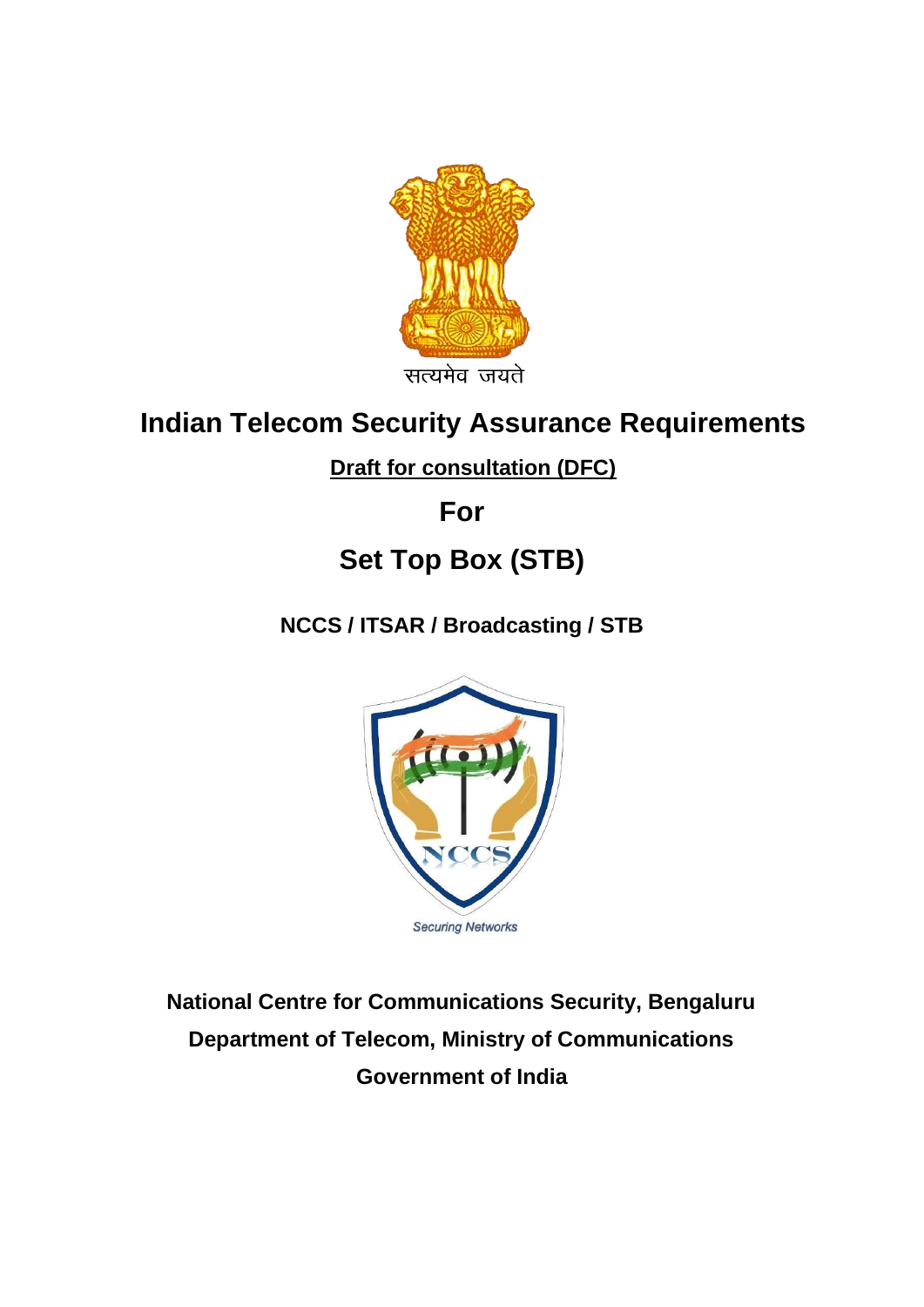



## **Abstract**

This standard specifies the security requirements for digital set top box (STB) used by subscriber to view multichannel television programmes. A Set-top box is a device that receives digital signal, decodes and displays it on television.



| <b>Document Name</b> | <b>ITSAR for Set Top Box (STB)</b> |              |                  |
|----------------------|------------------------------------|--------------|------------------|
| Doc. No.             | Version                            | Release date | Enforcement date |
| ITSAR-STB-0001       |                                    | XX-XXX-XXXX  | XX-XXX-XXXX      |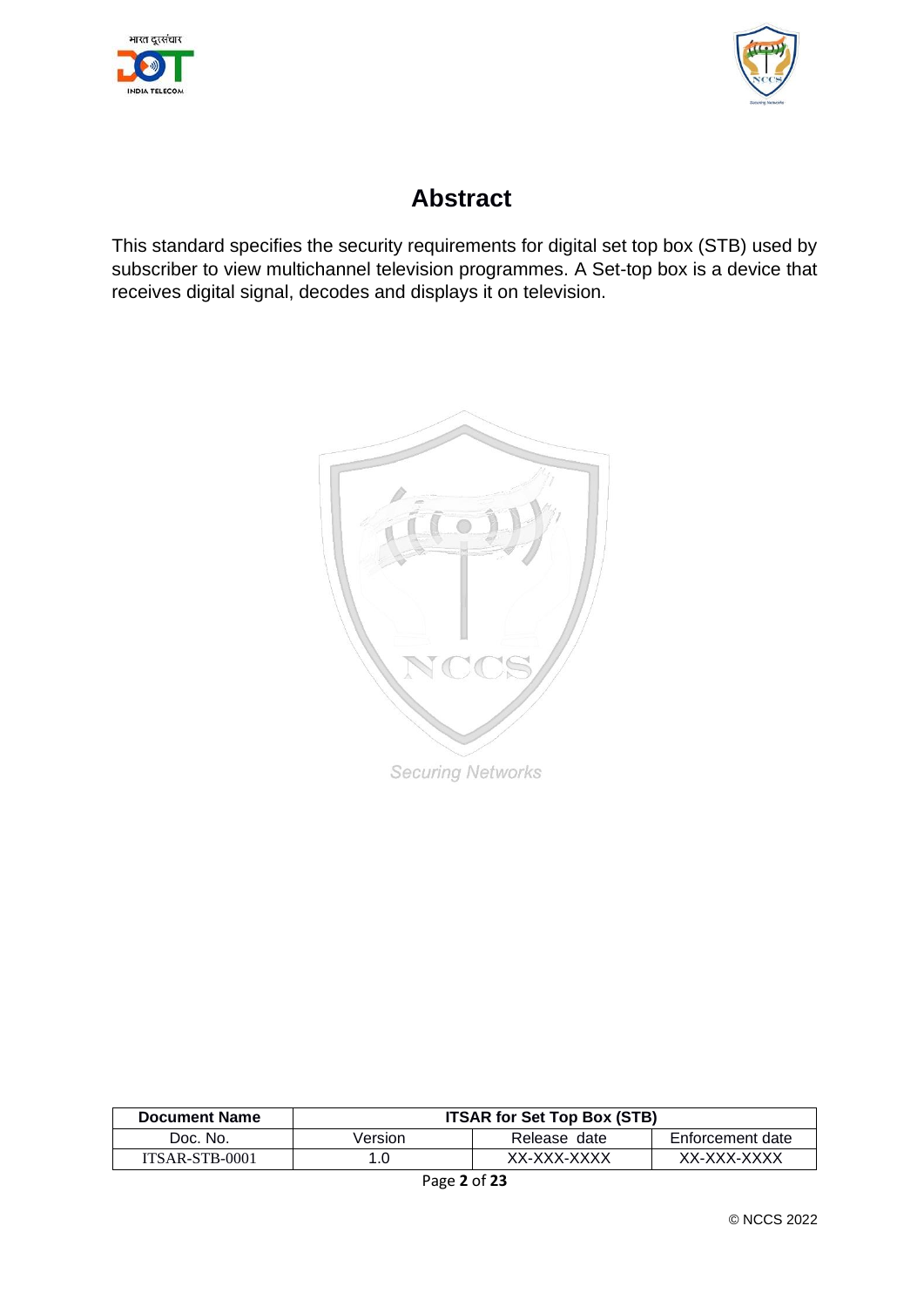



## Contents

| 1.2 Implement a means to manage reports of vulnerabilities 13 |  |
|---------------------------------------------------------------|--|
|                                                               |  |
|                                                               |  |
|                                                               |  |
|                                                               |  |
|                                                               |  |
|                                                               |  |
| Provision 1.3-5                                               |  |
|                                                               |  |
|                                                               |  |
|                                                               |  |
|                                                               |  |
|                                                               |  |
|                                                               |  |
|                                                               |  |
|                                                               |  |
|                                                               |  |
|                                                               |  |
|                                                               |  |
|                                                               |  |
|                                                               |  |

| <b>Document Name</b> | <b>ITSAR for Set Top Box (STB)</b> |              |                  |
|----------------------|------------------------------------|--------------|------------------|
| Doc. No.             | Version                            | Release date | Enforcement date |
| ITSAR-STB-0001       |                                    | XX-XXX-XXXX  | XX-XXX-XXXX      |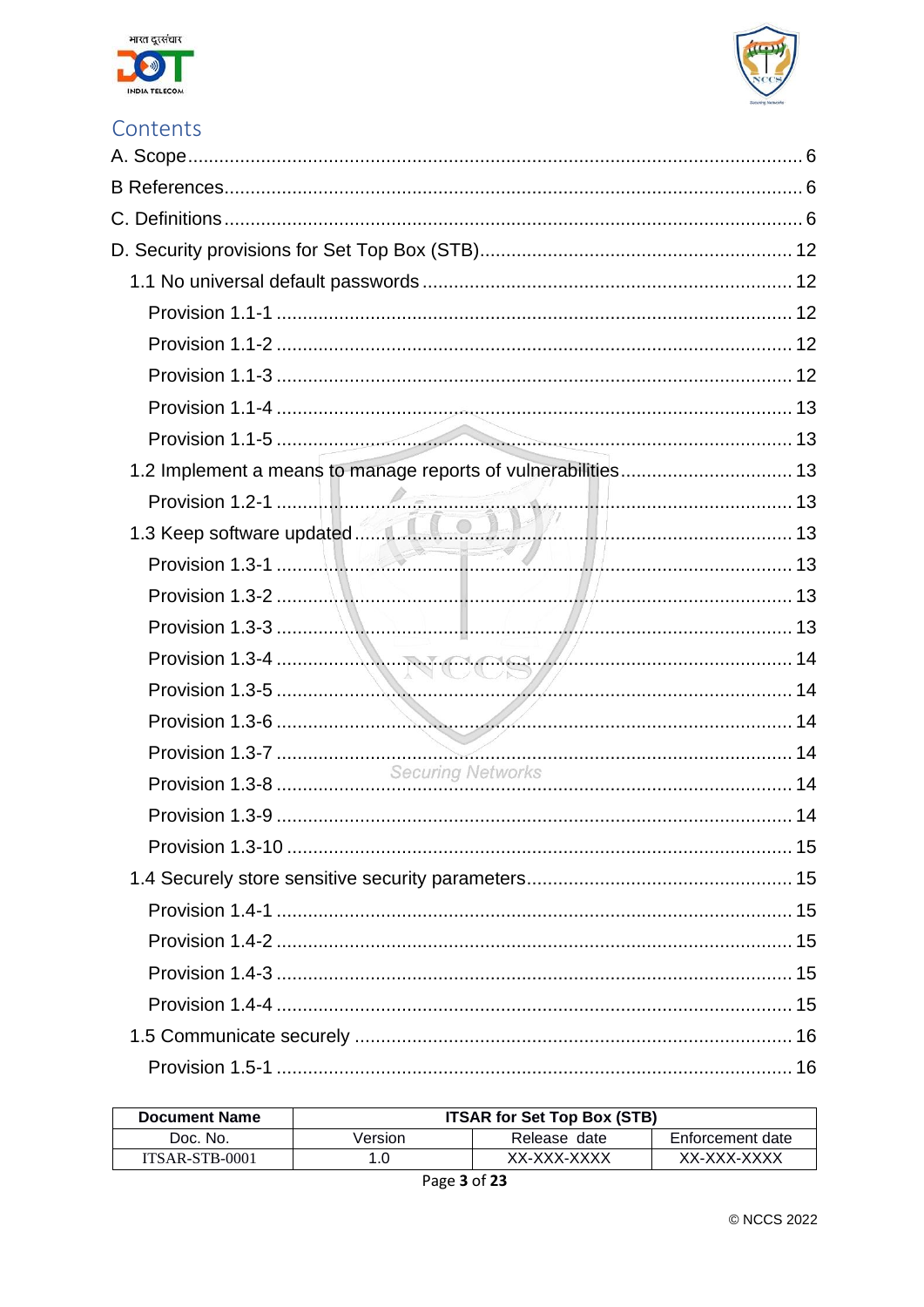



| Provision 1.7-2<br>Provision 1.7-3 |  |
|------------------------------------|--|
|                                    |  |
|                                    |  |
|                                    |  |
|                                    |  |
|                                    |  |
|                                    |  |
|                                    |  |
|                                    |  |
|                                    |  |
|                                    |  |
|                                    |  |
|                                    |  |

| <b>Document Name</b> | <b>ITSAR for Set Top Box (STB)</b> |              |                  |
|----------------------|------------------------------------|--------------|------------------|
| Doc. No.             | Version                            | Release date | Enforcement date |
| ITSAR-STB-0001       | 1.0                                | XX-XXX-XXXX  | XX-XXX-XXXX      |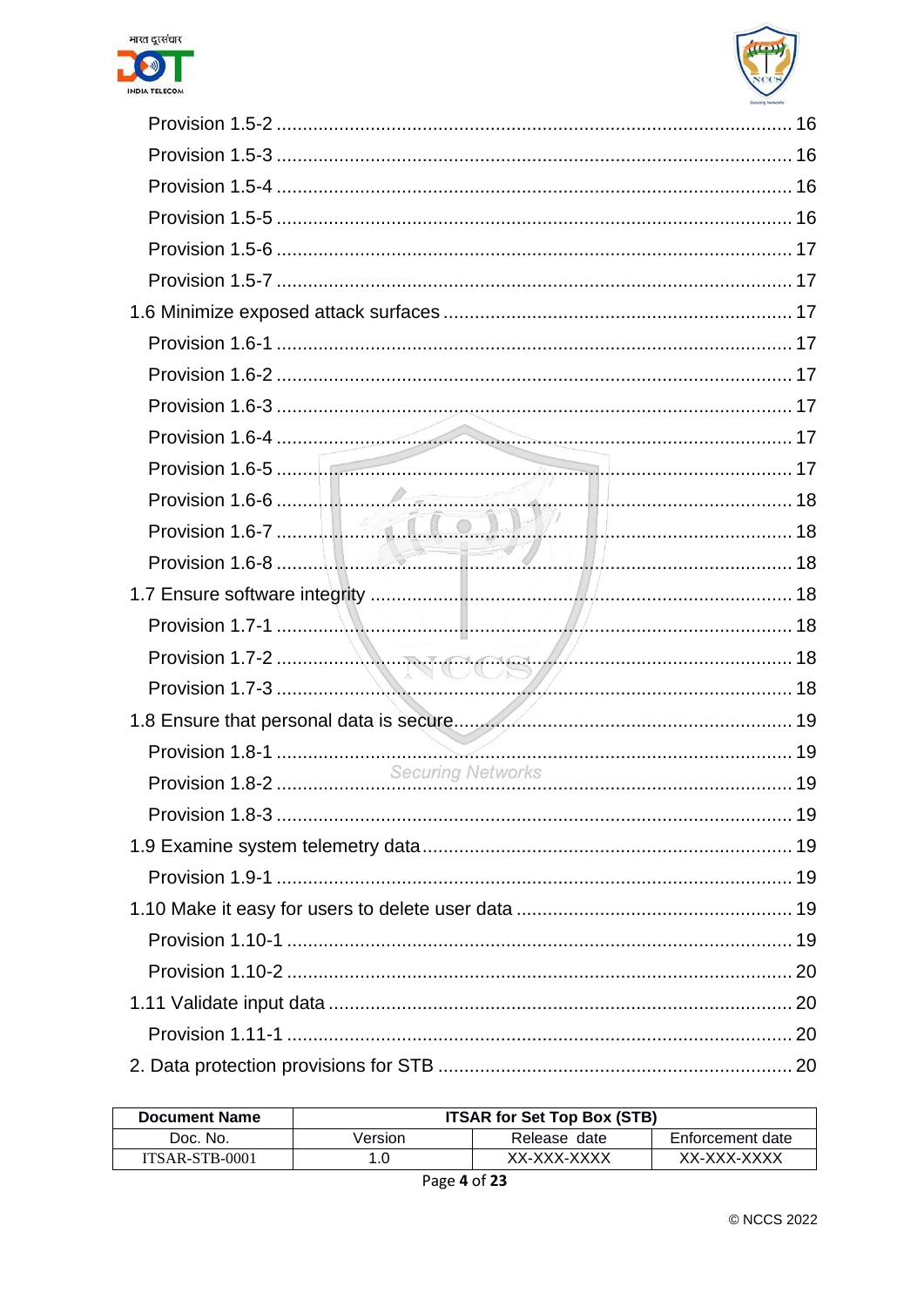



<span id="page-5-0"></span>

| E. Table: Implementation of provisions for different types of Set top box (STB) 21 |  |
|------------------------------------------------------------------------------------|--|

<span id="page-5-1"></span>

<span id="page-5-2"></span>

| <b>Document Name</b> | <b>ITSAR for Set Top Box (STB)</b> |              |                  |
|----------------------|------------------------------------|--------------|------------------|
| Doc. No.             | Version                            | Release date | Enforcement date |
| ITSAR-STB-0001       |                                    | XX-XXX-XXXX  | XX-XXX-XXXX      |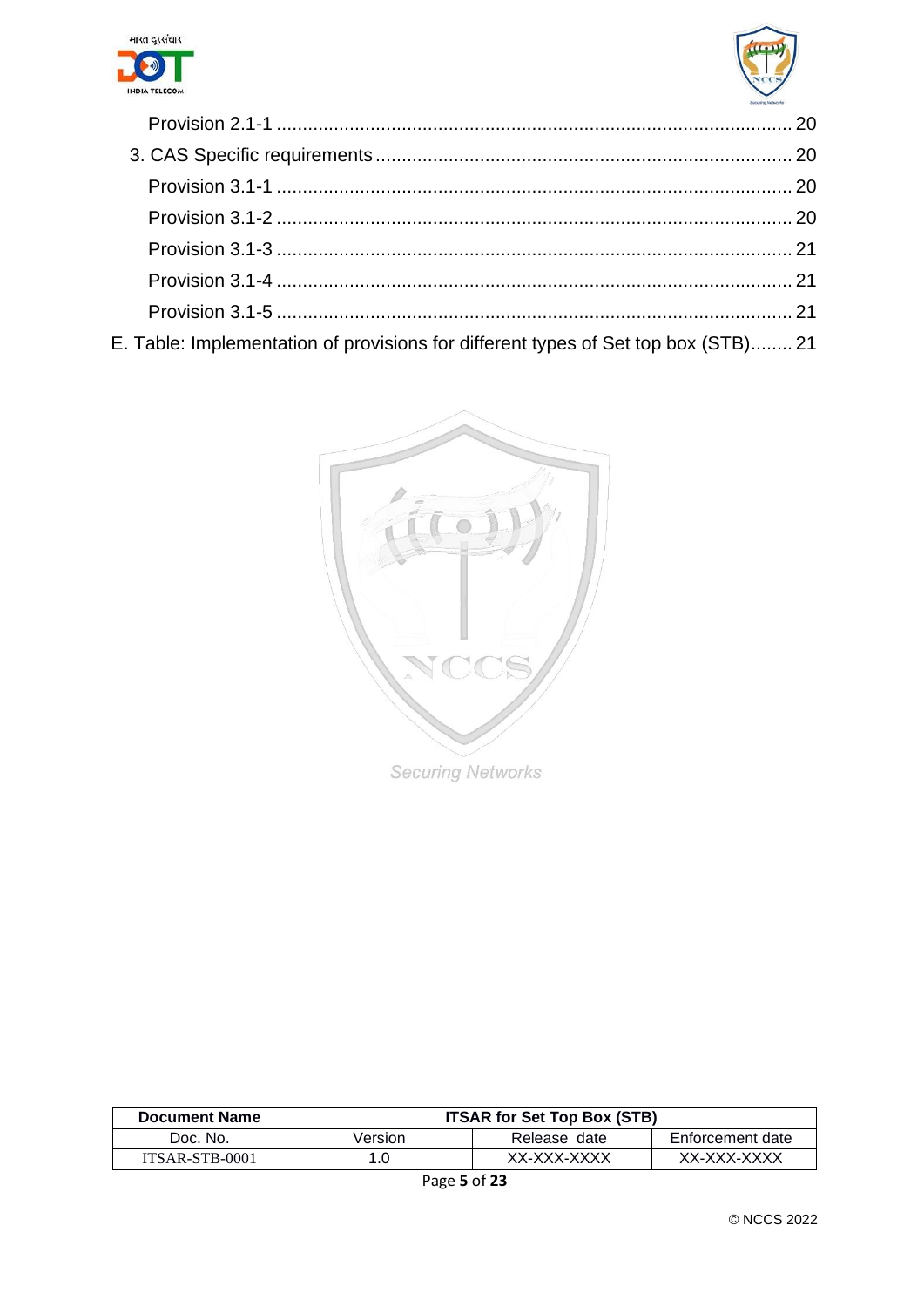



## **A. Scope**

The present document specifies high-level security and data protection provisions for Set Top Box (STB) devices. The security requirements specified through this ITSAR is applicable to following types of Set Top Box (STB) used in the TV services that are delivered through Cable TV, Direct to Home (DTH) systems, Internet Protocol TV (IPTV) & Head-end In the Sky (HITS),

1) **STB one way device:** STB without a return path/(ip) Network interface

2) **STB connectable device:** STB with a return path/(ip) Network interface

3) **FTA STB one way device:** Free to Air (FTA) STB without a return path/(ip) Network interface

4) **FTA STB connectable device:** Free to Air (FTA) STB with a return path/(ip) Network interface

## **B References**

1. ETSI EN 303 645 V2.1.0 (2020-04) - Cyber Security for Consumer Internet of Things: Baseline Requirements

2. ETSI TS 103.701 V.1.1 - Cyber Security for Consumer Internet of Things: Conformance Assessment of Baseline Requirements

3. ETSI GS ECI 001-5-2 V 1.1.1 - Embedded Common Interface (ECI) for exchangeable CA/DRM solutions;

4. ETSI T3 103.162 V1.1.1 - Access, Terminals, Transmission and Multiplexing (ATTM); Integrated Broadband Cable and Television Networks; K-LAD Functional **Specification** 

## **C. Definitions**

**administrator:** user who has the highest-privilege level possible for a user of the device, which can mean they are able to change any configuration related to the intended functionality

**associated services:** digital services that, together with the device, are part of the overall consumer IoT product and that are typically required to provide the product's intended functionality.

| <b>Document Name</b> | <b>ITSAR for Set Top Box (STB)</b> |              |                  |
|----------------------|------------------------------------|--------------|------------------|
| Doc. No.             | Version                            | Release date | Enforcement date |
| ITSAR-STB-0001       |                                    | XX-XXX-XXXX  | XX-XXX-XXXX      |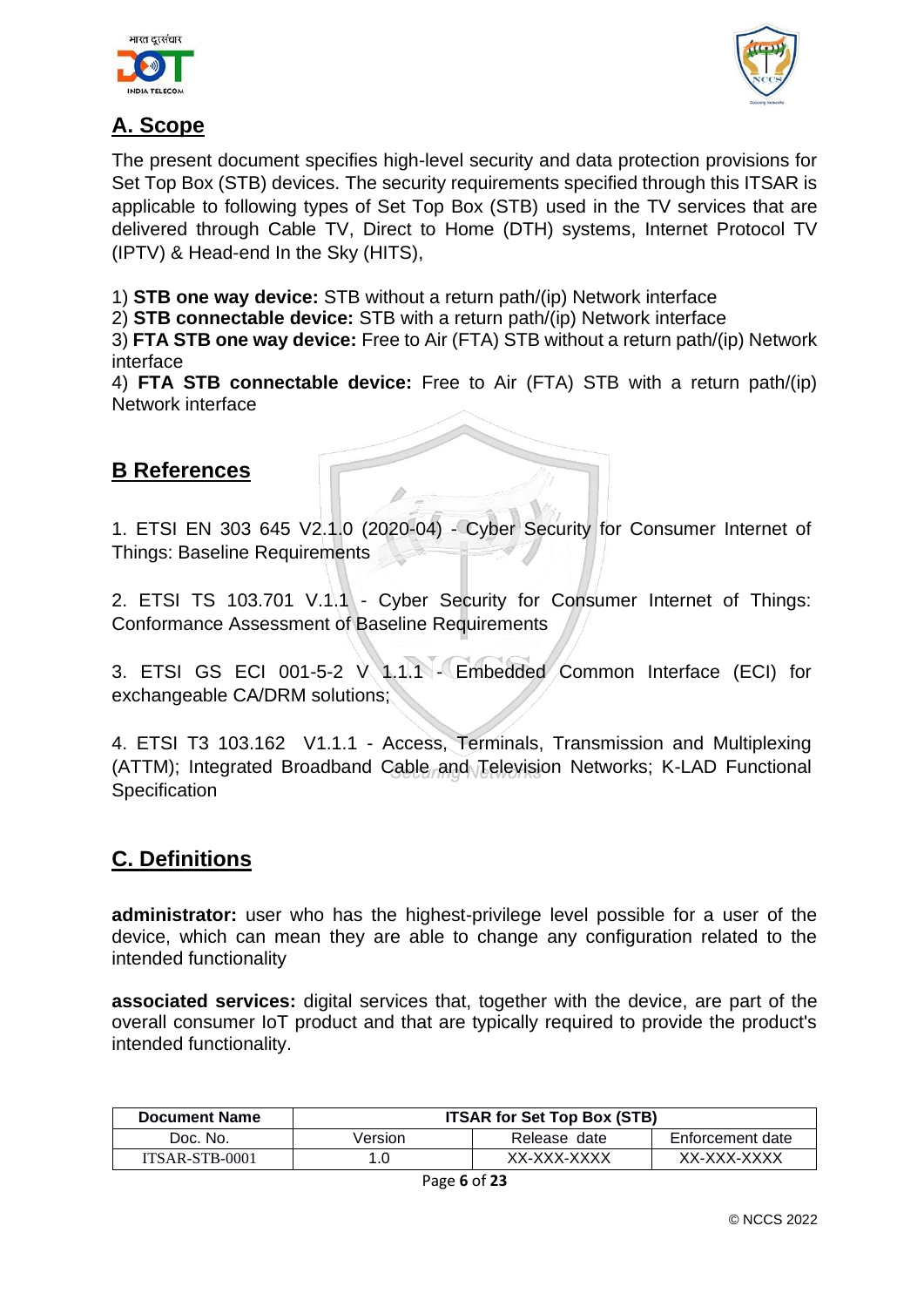



EXAMPLE 1: Associated services can include mobile applications, cloud computing/storage and third party Application Programming Interfaces (APIs).

EXAMPLE 2: A device transmits telemetry data to a third-party service chosen by the device manufacturer. This service is an associated service.

**authentication mechanism:** method used to prove the authenticity of an entity

NOTE: An "entity" can be either a user or machine.

EXAMPLE: An authentication mechanism can be the requesting of a password, scanning a QR code, or use of a biometric fingerprint scanner.

**authentication value:** individual value of an attribute used by an authentication mechanism

EXAMPLE: When the authentication mechanism is to request a password, the authentication value can be a character string. When the authentication mechanism is a biometric fingerprint recognition, the authentication value can be the index fingerprint of the left hand.

**best practice cryptography:** cryptography that is suitable for the corresponding use case and has no indications of a feasible attack with current readily available techniques

NOTE 1: This does not refer only to the cryptographic primitives used, but also implementation, key generation and handling of keys.

NOTE 2: Multiple organizations, such as SDOs and public authorities, maintain guides and catalogues of cryptographic methods that can be used.

**consumer:** natural person who is acting for purposes that are outside her/his trade, business, craft or profession

**conditional access system/content protection system:** system that uses cryptographic techniques to manage access to digital content

NOTE: Typically, a **content protection system** is either a conditional access system or a digital rights management system.

**content provider:** party that distributes digital content to a **content receiver**

**content receiver:** device that is used to access digital content

| <b>Document Name</b> | <b>ITSAR for Set Top Box (STB)</b> |              |                  |
|----------------------|------------------------------------|--------------|------------------|
| Doc. No.             | Version                            | Release date | Enforcement date |
| ITSAR-STB-0001       |                                    | XX-XXX-XXXX  | XX-XXX-XXXX      |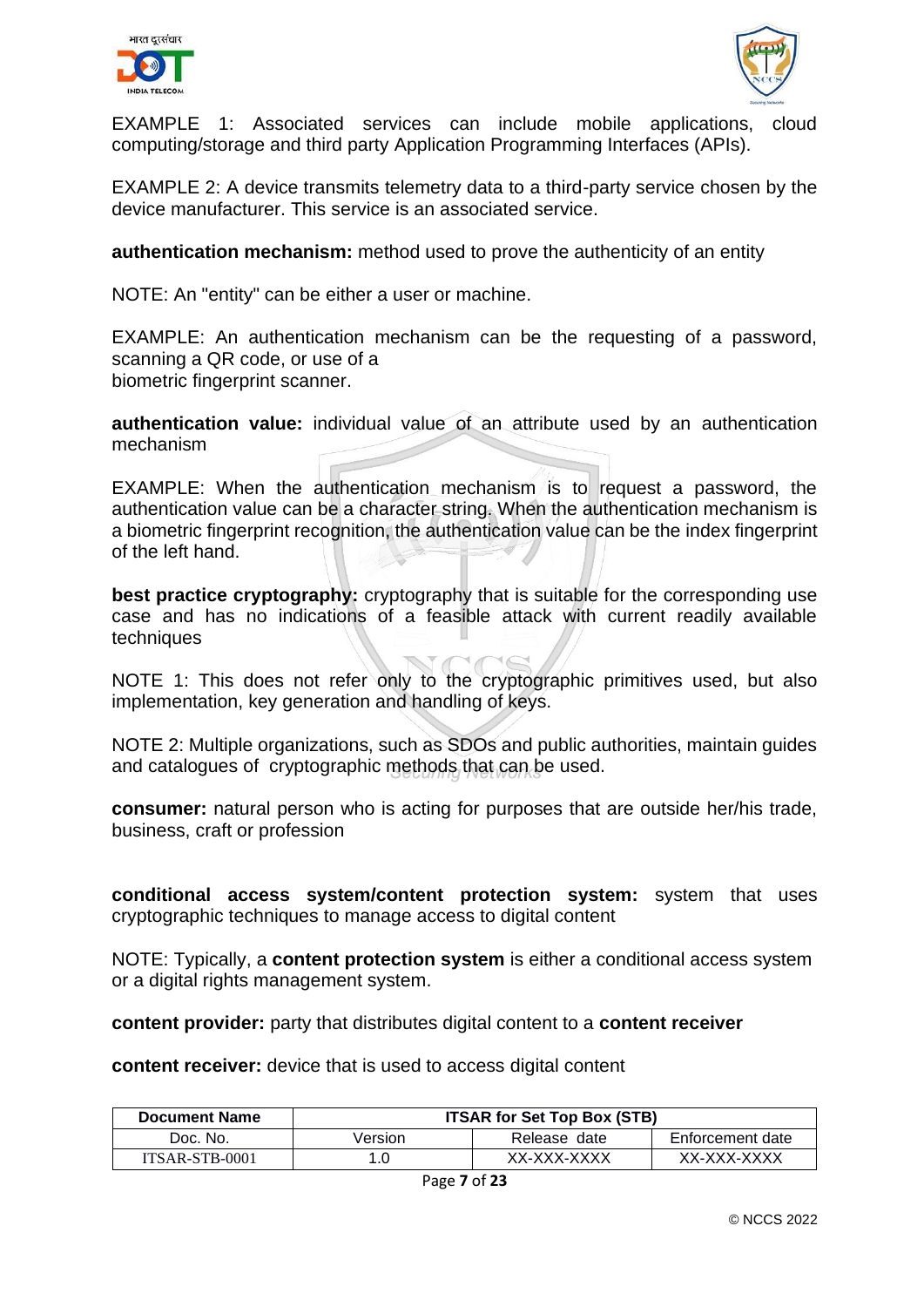



#### NOTE: A **content receiver** may contains a chipset with a **content descrambler**.

**content descrambler:** component in the chipset that is capable of decrypting content

**Control Word:** Secret key used to encrypt and decrypt content

**critical security parameter:** security-related secret information whose disclosure or modification can compromise the security of a security module

EXAMPLE: Secret cryptographic keys, authentication values such as passwords, PINs, private components of certificates.

**cryptographic hash function:** unkeyed cryptographic function that takes data of arbitrary size, referred to as the message, as input and produces an output data block of fixed size, referred to as the message digest

**digital signature scheme:** keyed asymmetric cryptographic scheme that is used to protect the authenticity of data

NOTE: A **digital signature scheme** consists of a key generation algorithm, a signature generation operation and a signature verification operation. Keys are generated as (secret/private key, public key) pairs. The data is signed using a secret/private key and the corresponding public key is used to verify the signature.

**message authentication code algorithm:** keyed symmetric cryptographic algorithm that is used to protect the authenticity of data

NOTE: A **message authentication code algorithm** takes a message and a secret key as inputs, and produces an output data block referred to as the MAC. The **message authentication code algorithm as specified in the present document is** used to cryptographically bind a ciphertext message to its associated data; in particular, the algorithm is not used to provide source authentication in the present document.

**public-key encryption scheme:** keyed asymmetric cryptographic scheme that is used to protect the confidentiality of data

NOTE: A **public-key encryption scheme** consists of a key generation algorithm, an encryption operation and a decryption operation. Keys are generated as (public key, secret/private key) pairs. Data is encrypted using a public key and the data is recovered from the ciphertext using the corresponding secret/private key.

**symmetric encryption scheme:** keyed symmetric cryptographic scheme that is used to protect the confidentiality of data

| <b>Document Name</b> | <b>ITSAR for Set Top Box (STB)</b> |              |                  |
|----------------------|------------------------------------|--------------|------------------|
| Doc. No.             | Version                            | Release date | Enforcement date |
| ITSAR-STB-0001       |                                    | XX-XXX-XXXX  | XX-XXX-XXXX      |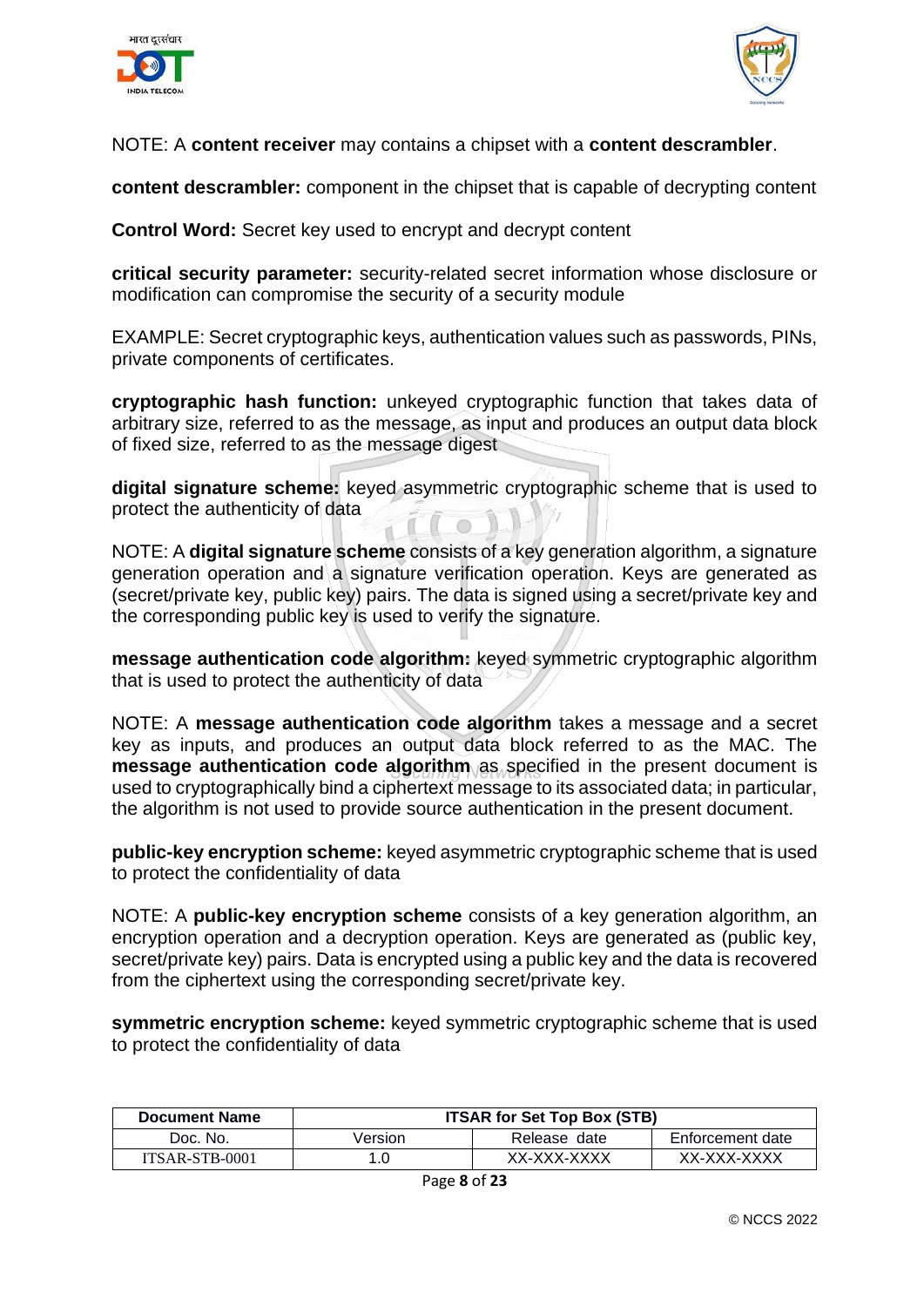



NOTE: A **symmetric encryption scheme** consists of a key generation algorithm, an encryption operation and a decryption operation. The encryption and decryption operations of a **symmetric encryption scheme** use the same secret key as input.

**debug interface:** physical interface used by the manufacturer to communicate with the device during development or to perform triage of issues with the device and that is not used as part of the consumer-facing functionality

EXAMPLE: Test points, UART, SWD, JTAG.

**defined support period:** minimum length of time, expressed as a period or by an enddate, for which a manufacturer will provide security updates

NOTE: This definition focuses on security aspects and not other aspects related to product support such as warranty.

**device manufacturer:** entity that creates an assembled final Set Top Box (STB) product, which is likely to contain the products and components of many other suppliers

**factory default:** state of the device after factory reset or after final production/assembly

NOTE: This includes the physical device and software (including firmware) that is present on it after assembly.

**initialization:** process that activates the network connectivity of the device for operation and optionally sets authentication features for a user or for network access

**initialized state:** state of the device after initialization

**isolable:** able to be removed from the network it is connected to, where any functionality loss caused is related only to that connectivity and not to its main function; alternatively, able to be placed in a self-contained environment with other devices if and only if the integrity of devices within that environment can be ensured

**Key Ladder Root Key, or Root Key :** Private key (typically 16-byte) used by each compliant chipset at the root of the key ladder.

**logical interface:** software implementation that utilizes a network interface to communicate over the network via channels or ports

**manufacturer:** relevant economic operator in the supply chain (including the device manufacturer)

NOTE: This definition acknowledges the variety of actors involved in the STB ecosystem and the complex ways by which they can share responsibilities. Beyond the

| <b>Document Name</b> | <b>ITSAR for Set Top Box (STB)</b> |              |                  |
|----------------------|------------------------------------|--------------|------------------|
| Doc. No.             | Version                            | Release date | Enforcement date |
| ITSAR-STB-0001       |                                    | XX-XXX-XXXX  | XX-XXX-XXXX      |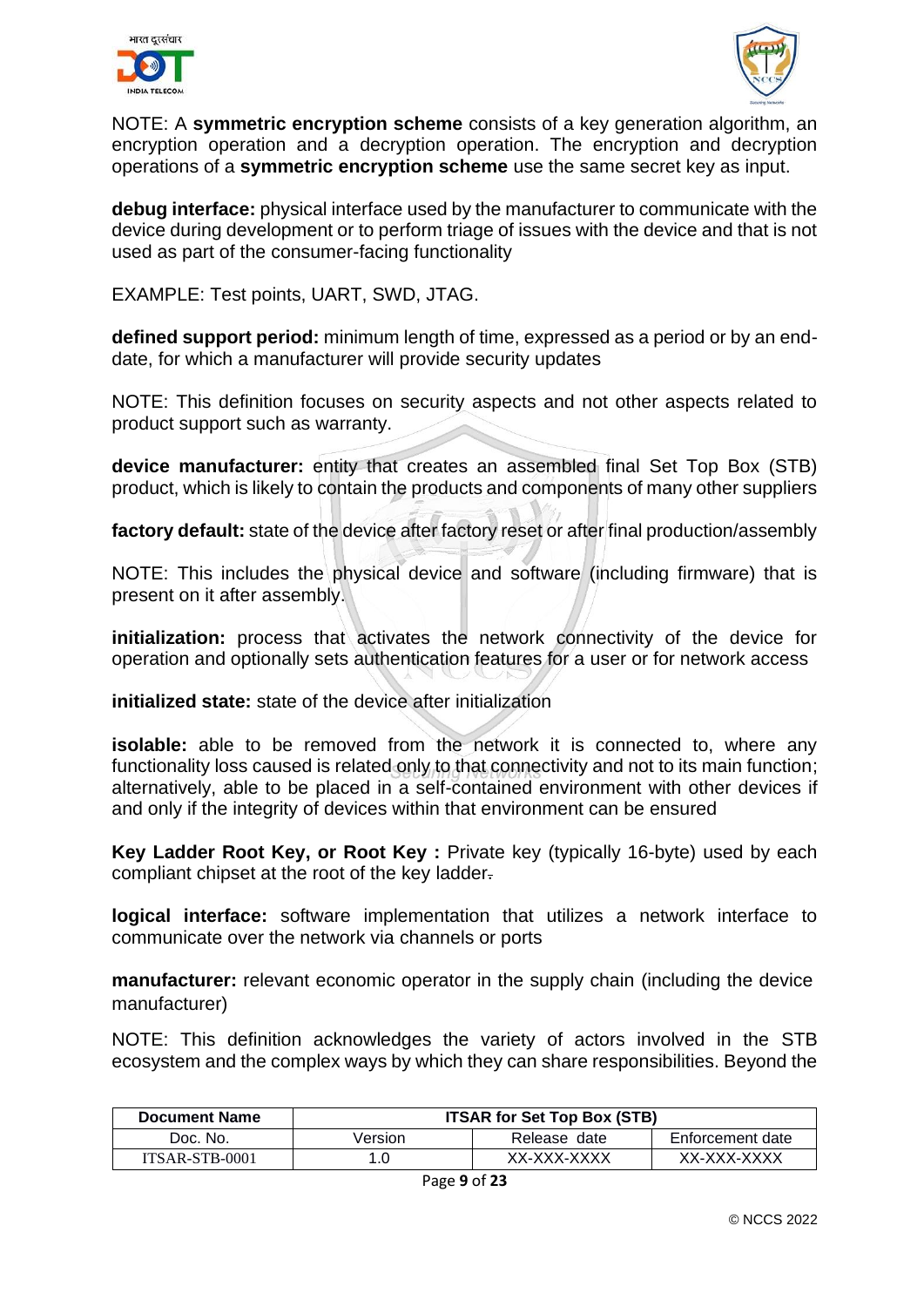



device manufacturer, such entities can also be, for example and depending on a specific case at hand: importers, distributors, integrators, component and platform providers, software providers, IT and telecommunications service providers, managed service providers and providers of associated services.

**ip network:** An IP network is a communication network that uses Internet Protocol (IP) to send and receive messages between one or more machines.

**(ip) network interface:** physical interface that can be used to access the functionality of STB via a (ip) network

**owner:** user who owns or who purchased the device

**personal data:** any information ( e.g., details of subscriber, payment related information, viewing history) relating to an identified or identifiable natural person

NOTE: This term is used to align with well-known terminology but has no legal meaning within the present document.

**physical interface:** physical port or air interface (such as radio, audio or optical) used to communicate with the device at the physical layer

EXAMPLE: Radios, ethernet ports, serial interfaces such as USB, and those used for debugging.

**public security parameter:** security related public information whose modification can compromise the security of a security module

EXAMPLE 1: A public key to verify the authenticity/integrity of software updates.

EXAMPLE 2: Public components of certificates.

**remotely accessible:** intended to be accessible from outside the local network

**security module:** set of hardware, software, and/or firmware that implements security functions

EXAMPLE: A device contains a hardware root of trust, a cryptographic software library that operates within a trusted execution environment, and software within the operating system that enforces security such as user separation and the update mechanism. These all make up the security module.

**security update:** software update that addresses security vulnerabilities either discovered by or reported to the manufacturer

| <b>Document Name</b> | <b>ITSAR for Set Top Box (STB)</b> |              |                  |
|----------------------|------------------------------------|--------------|------------------|
| Doc. No.             | Version                            | Release date | Enforcement date |
| ITSAR-STB-0001       |                                    | XX-XXX-XXXX  | XX-XXX-XXXX      |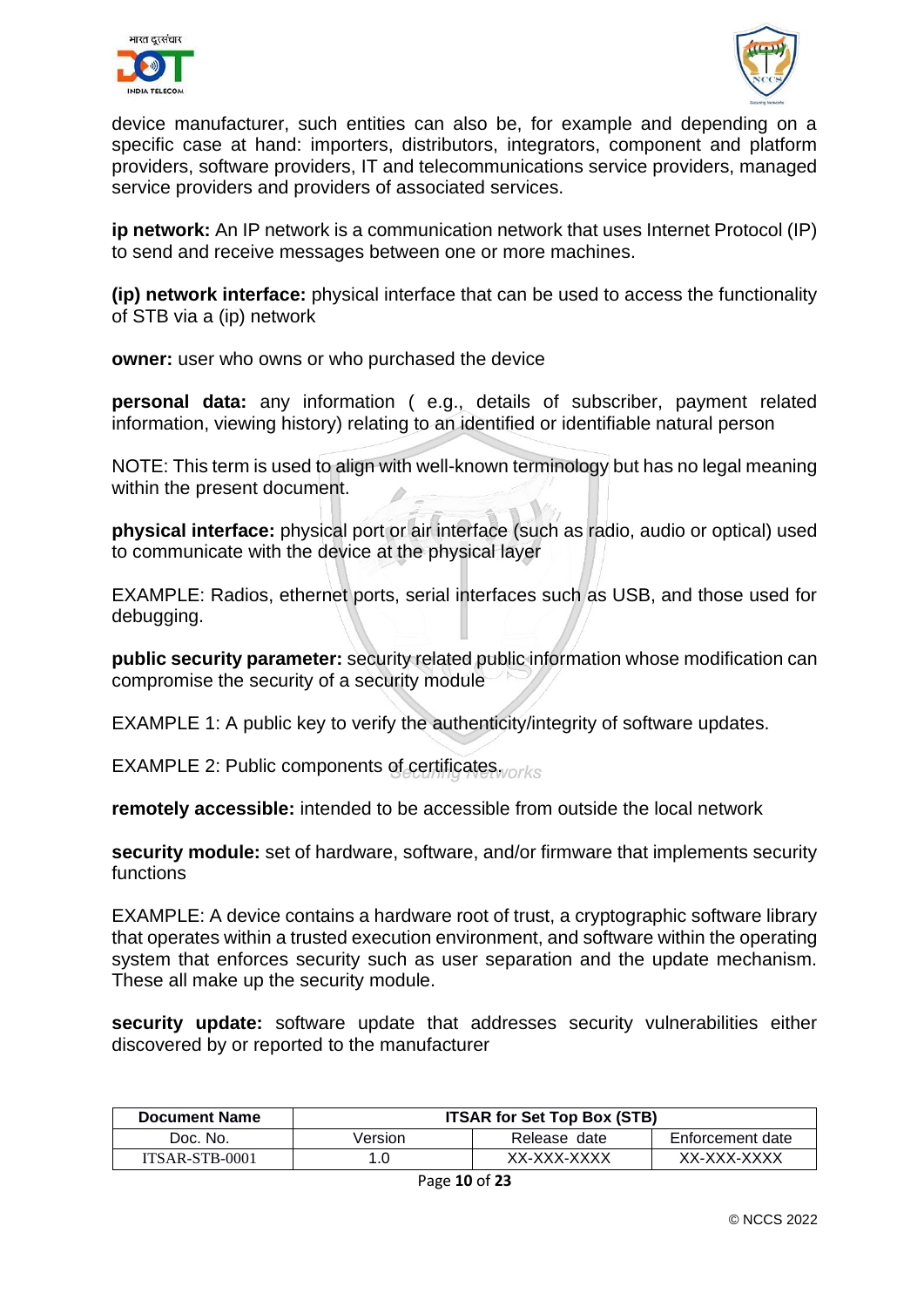



NOTE: Software updates can be purely security updates if the severity of the vulnerability requires a higher priority fix.

<span id="page-11-0"></span>**Sensitive-personal data:** any information relating to privacy of an identified or identifiable natural person e.g., video stream of a home security camera, payment information, content of communication data and timestamped location data.

<span id="page-11-2"></span><span id="page-11-1"></span>**sensitive security parameters:** critical security parameters and public security parameters

**Set Top Box (STB):** A Set-top box is a device that receives digital signal, decodes and displays it on television.

**Note:** This document covers the following 4 different types of STBs,

1) STB one way device: STB without a return path/(ip) Network interface

2) STB connectable device: STB with a return path/(ip) Network interface

3) FTA STB one way device: Free to Air (FTA) STB without a return path/(ip) Network interface

4) FTA STB connectable device: Free to Air (FTA) STB with a return path/(ip) Network interface

<span id="page-11-3"></span>**Return Path:** For interactive applications, the STB may have the provision of processing signal on return path, if the service for return path is provided.

**software service:** software component of a device that is used to support functionality

EXAMPLE: A runtime for the programming language used within the device software or a daemon that exposes an API used by the device software, e.g. a cryptographic module's API.

**Securing Networks** 

**telemetry:** data from a device that can provide information to help the manufacturer identify issues or information related to device usage

<span id="page-11-4"></span>EXAMPLE: A STB device reports software malfunctions to the manufacturer enabling them to identify and remedy the cause.

**unique per device:** unique for each individual device of a given product class or type

**user:** natural person or organization

| <b>Document Name</b> | <b>ITSAR for Set Top Box (STB)</b> |              |                  |
|----------------------|------------------------------------|--------------|------------------|
| Doc. No.             | Version                            | Release date | Enforcement date |
| ITSAR-STB-0001       |                                    | XX-XXX-XXXX  | XX-XXX-XXXX      |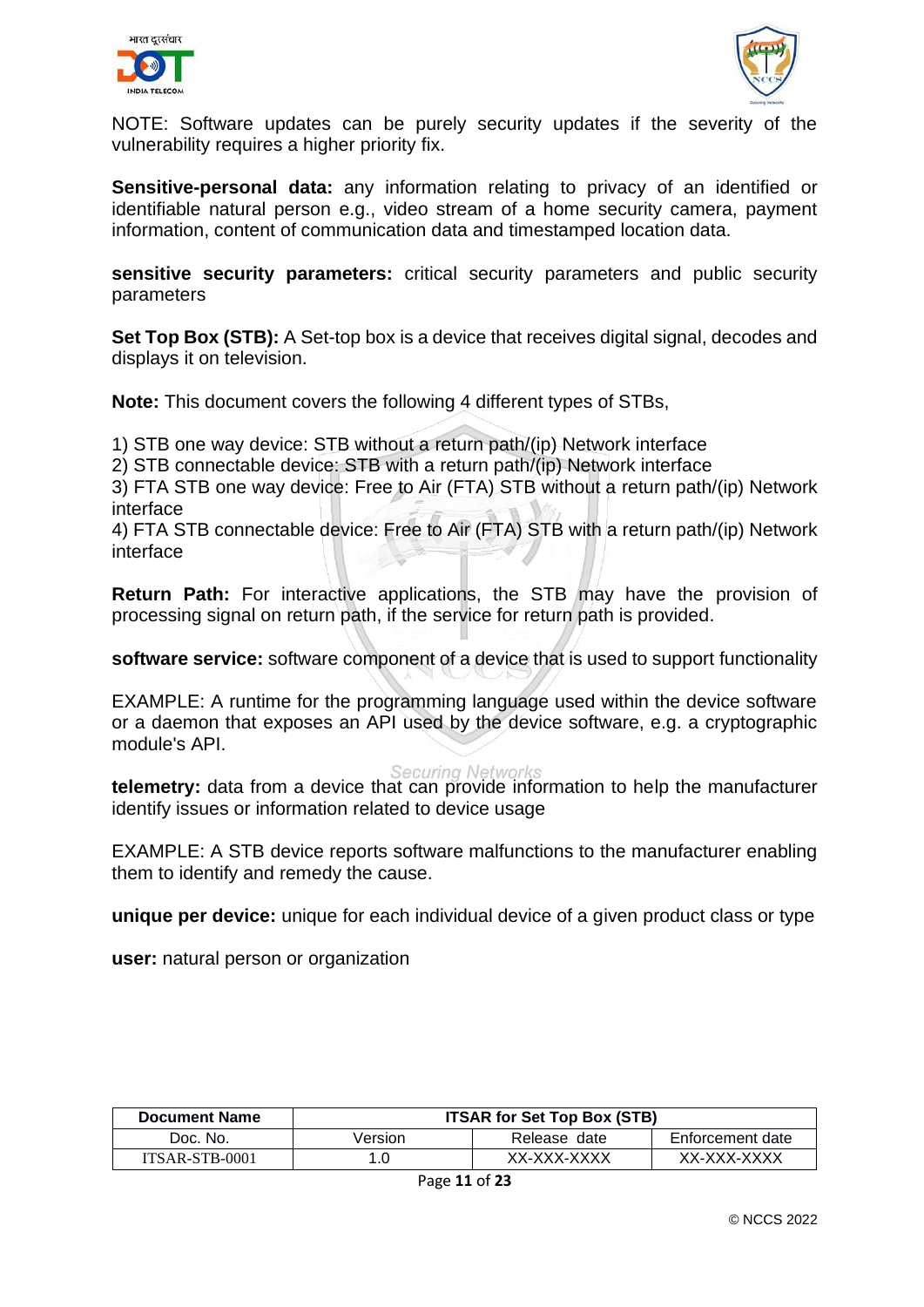



## <span id="page-12-0"></span>**D. Security provisions for Set Top Box (STB)**

#### <span id="page-12-1"></span>**1.1 No universal default passwords**

#### **Provision 1.1-1**

Where authentication attributes (e.g., passwords like factory reset password, lock sreen password & parental control pins etc.,) are used and in any state other than the factory default, all STB devices authentication attributes shall be unique per device or as defined by the user.

<span id="page-12-3"></span><span id="page-12-2"></span>Device shall not allow any configuration changes without the authentication. Authentication mechanism shall be either through password/pin or through any other mechanism.

Access to OAM interface, debugging or tracing interfaces, such as JTAG, Serial Wire Debug, or MIPI etc., shall be protected with an authentication mechanism.

#### <span id="page-12-5"></span><span id="page-12-4"></span>**Provision 1.1-2**

Where pre-installed unique per device authentication attributes are used, these shall be generated with a mechanism that reduces the risk of automated attacks against a class or type of device.

Note: This clause is applicable as the uniqueness of authentication attributes is required to minimise risk of automated attacks

#### <span id="page-12-6"></span>**Provision 1.1-3**

Authentication mechanisms used to authenticate an OAM user in STB device shall use best practice cryptography/strong password.

<span id="page-12-7"></span>Access to OAM interface, debugging or tracing interfaces, such as JTAG, Serial Wire Debug, or MIPI etc., shall be protected with an authentication mechanism.

| <b>Document Name</b> | <b>ITSAR for Set Top Box (STB)</b> |              |                  |
|----------------------|------------------------------------|--------------|------------------|
| Doc. No.             | Version                            | Release date | Enforcement date |
| ITSAR-STB-0001       |                                    | XX-XXX-XXXX  | XX-XXX-XXXX      |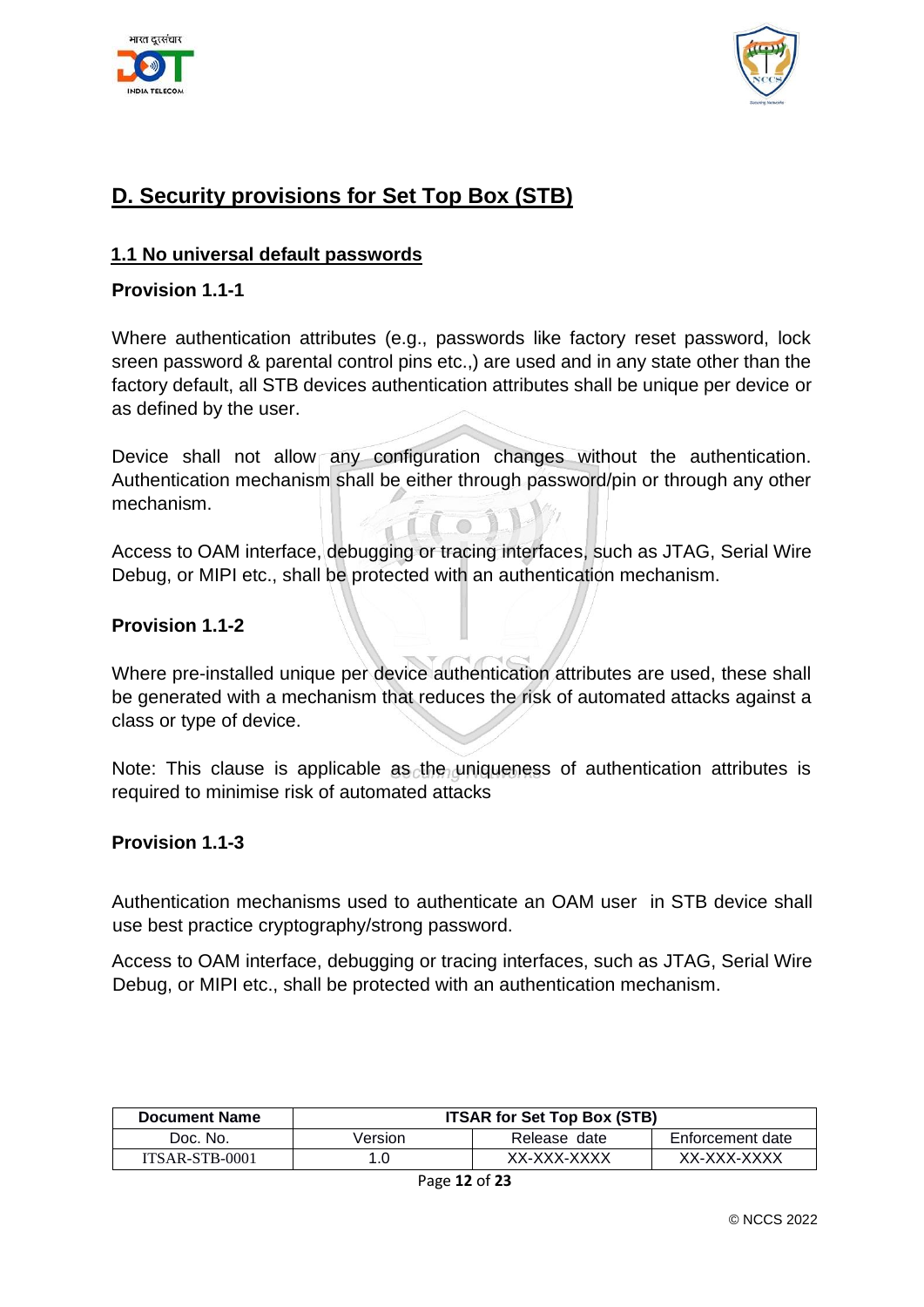



#### **Provision 1.1-4**

<span id="page-13-0"></span>Where a user can authenticate against a STB device, the device shall provide to the user or an administrator a simple mechanism to change the authentication value used.

#### **Provision 1.1-5**

Device shall have a mechanism available which makes bruteforce attacks on authentication mechanisms via network interfaces impracticable.

<span id="page-13-1"></span>Note: OEM to provide mechanisms implemented.

#### **1.2 Implement a means to manage reports of vulnerabilities**

#### **Provision 1.2-1**

<span id="page-13-2"></span>It shall be ensured that no known critical/ high/medium (as per CVE-IDs of NIST- NVD) vulnerabilities( as on date of offer of STB device to designated lab for testing) shall exist in the STB device. For low/uncategorised (as per CVE-IDs of NIST- NVD) category vulnerabilities remediation plan is to be provided.

#### **1.3 Keep software updated**

#### **Provision 1.3-1**

<span id="page-13-3"></span>All updateable software components in STB devices should be securely updateable.

Updatable components: Applications, Operating system and firmware & Bootloader components shall be updatable.

**Securing Networks** 

#### <span id="page-13-4"></span>**Provision 1.3-2**

STB device shall have an update mechanism for the secure installation of updates.

#### <span id="page-13-5"></span>**Provision 1.3-3**

Automatic mechanisms should be used for software updates.

Note: OEM to provide mechanisms implemented.

| <b>Document Name</b> | <b>ITSAR for Set Top Box (STB)</b> |              |                  |
|----------------------|------------------------------------|--------------|------------------|
| Doc. No.             | Version                            | Release date | Enforcement date |
| ITSAR-STB-0001       |                                    | XX-XXX-XXXX  | XX-XXX-XXXX      |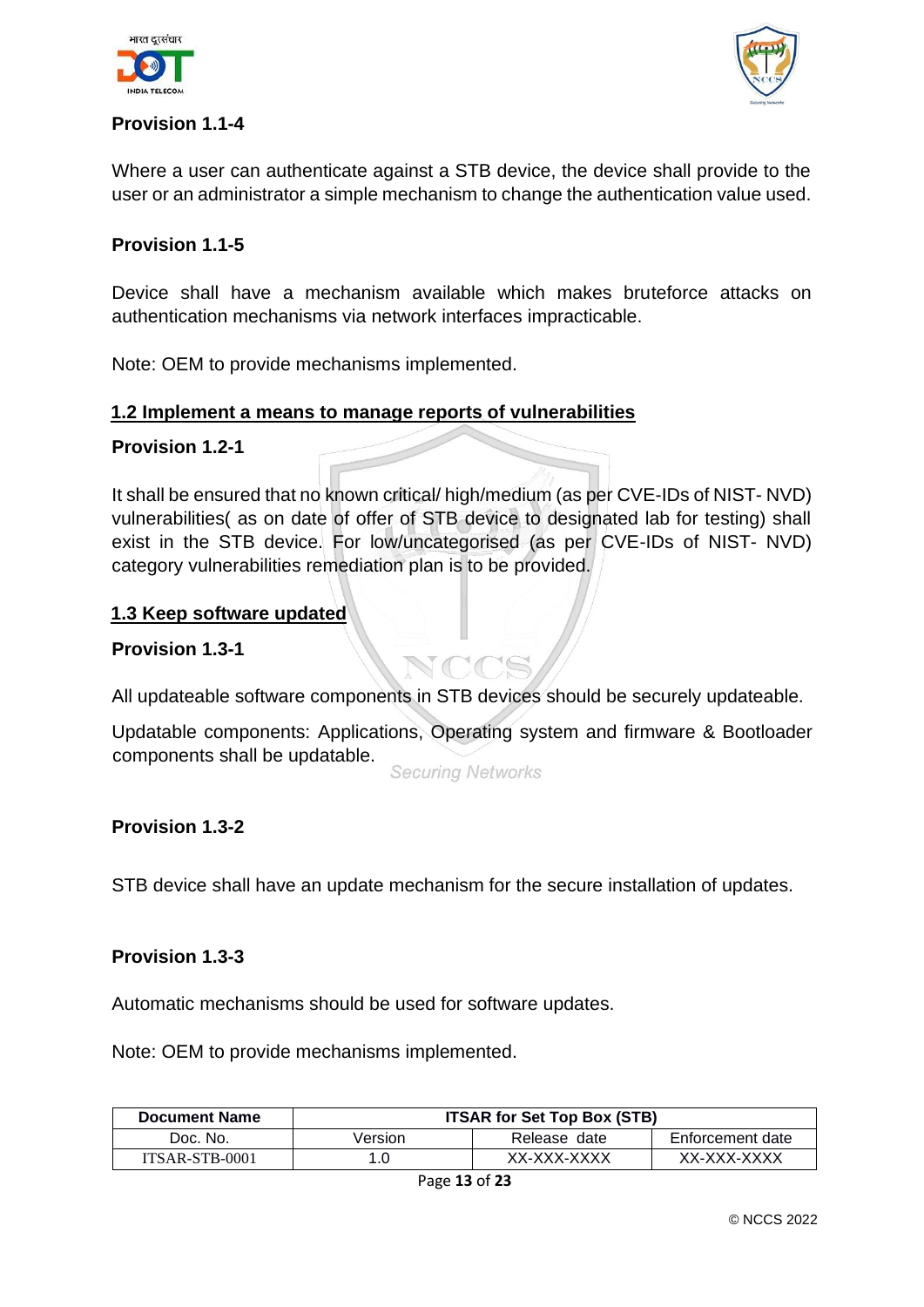



#### <span id="page-14-0"></span>**Provision 1.3-4**

The device should check after initialization, and then periodically, whether security updates are available.

<span id="page-14-2"></span><span id="page-14-1"></span>Note: OEM to provide mechanisms implemented.

#### **Provision 1.3-5**

<span id="page-14-3"></span>STB device shall support automatic updates and/or update notifications. Updates shall be mandatorily applied on to the STB device once it is made available for the device to update.

Note: OEM to provide mechanisms implemented.

#### **Provision 1.3-6**

The device shall use best practice cryptography to facilitate secure update mechanisms.

#### <span id="page-14-4"></span>**Provision 1.3-7**

STB device should verify the authenticity and integrity of software updates.

**Securing Networks** 

#### **Provision 1.3-8**

<span id="page-14-5"></span>Where updates are delivered over a network interface, the device shall verify the authenticity and integrity of each update via a trust relationship.

#### **Provision 1.3-9**

The device shall display the upgrade/update status of the STB device to the user.

| <b>Document Name</b> | <b>ITSAR for Set Top Box (STB)</b> |              |                  |
|----------------------|------------------------------------|--------------|------------------|
| Doc. No.             | Version                            | Release date | Enforcement date |
| ITSAR-STB-0001       | 1.0                                | XX-XXX-XXXX  | XX-XXX-XXXX      |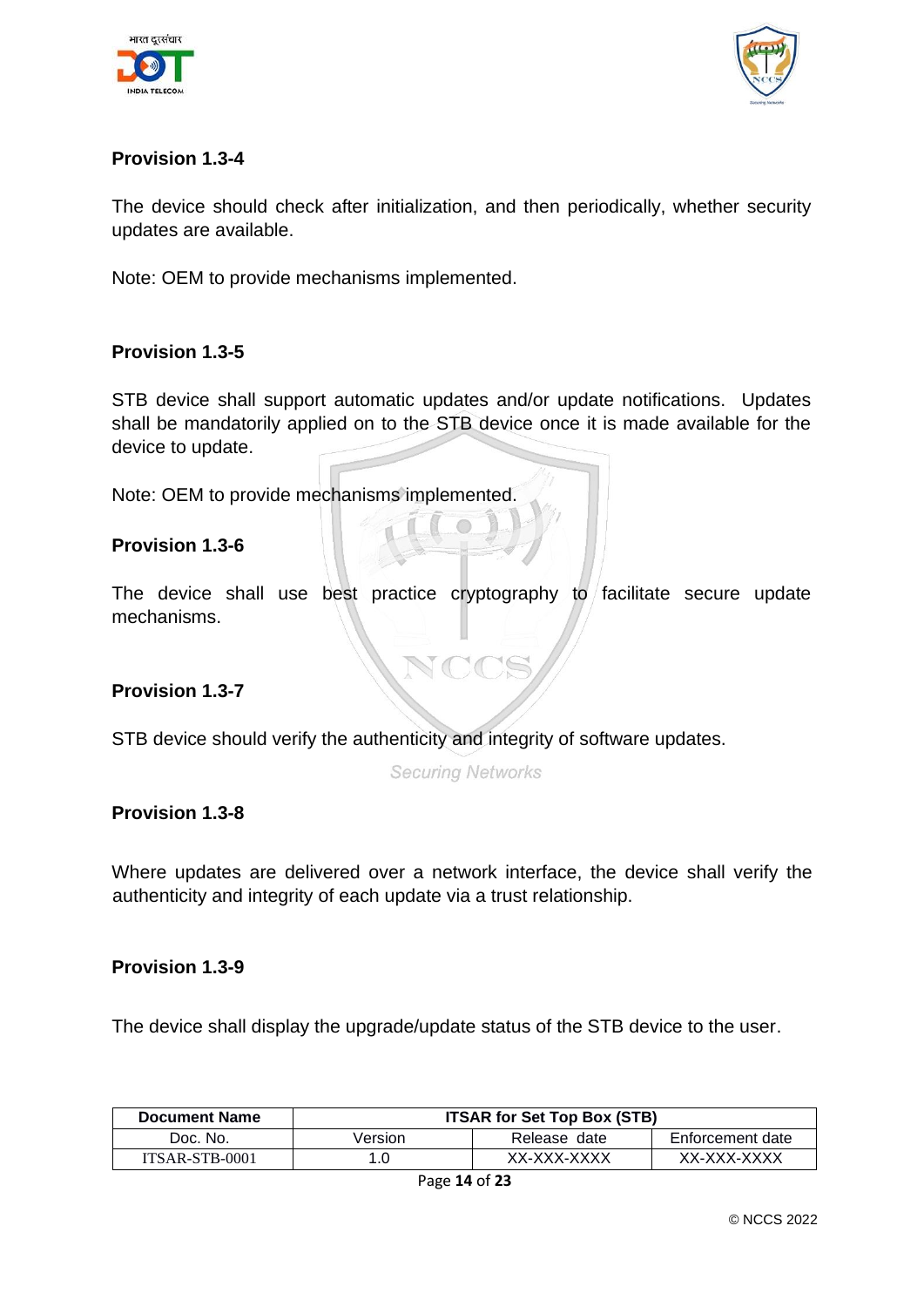



#### <span id="page-15-0"></span>**Provision 1.3-10**

<span id="page-15-1"></span>The model designation of the STB device shall be clearly recognizable, either by labelling on the device or via a physical interface or via a GUI.

#### <span id="page-15-2"></span>**1.4 Securely store sensitive security parameters**

#### **Provision 1.4-1**

<span id="page-15-3"></span>Sensitive security parameters (e.g., passwords, pins, secrets etc.,) in persistent storage shall be stored securely by the STB device.

#### **Provision 1.4-2**

Where a hard-coded unique per device identity is used in a device for security purposes, it shall be implemented in such a way that it resists tampering by means such as physical, electrical or software.

Note: OEM to provide mechanisms implemented.

#### <span id="page-15-4"></span>**Provision 1.4-3**

Hard-coded critical security parameters in device software source code preferably not to be used. if critical security parameters are embedded in the STB SW, these parts of code should be protected against reverse engineering e.g. by using strong obfuscation

<span id="page-15-5"></span>Note: OEM to provide mechanisms implemented.

#### **Provision 1.4-4**

Any critical security parameters used for integrity and authenticity checks of software updates and for protection of communication with associated services in device software shall be unique per class of devices and shall be produced with a mechanism that reduces the risk of automated attacks against classes of devices.

| <b>Document Name</b> | <b>ITSAR for Set Top Box (STB)</b> |              |                  |
|----------------------|------------------------------------|--------------|------------------|
| Doc. No.             | Version                            | Release date | Enforcement date |
| ITSAR-STB-0001       | 1.0                                | XX-XXX-XXXX  | XX-XXX-XXXX      |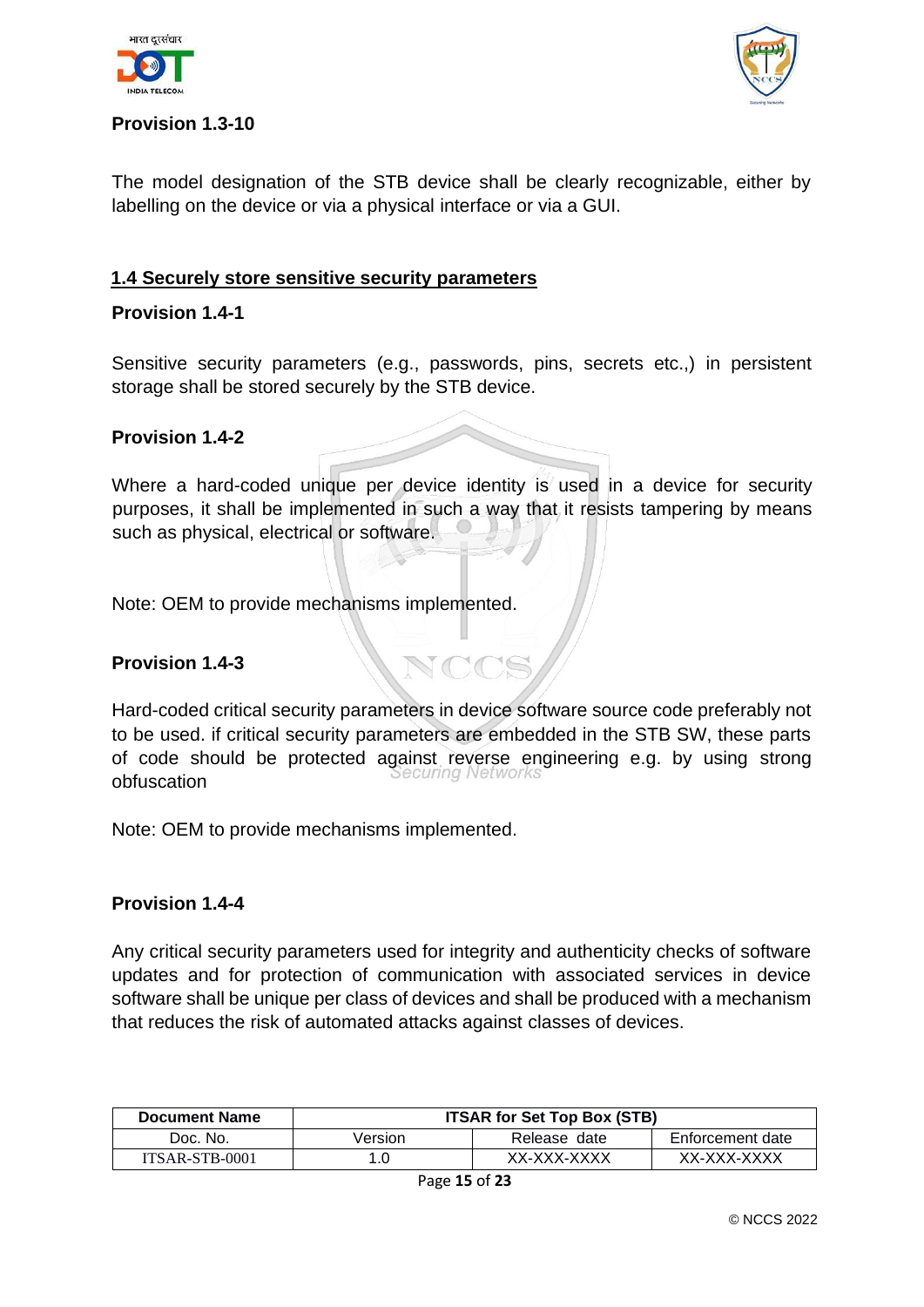



#### <span id="page-16-0"></span>**1.5 Communicate securely**

#### **Provision 1.5-1**

The STB device shall use best practice cryptography to communicate securely

#### **Provision 1.5-2**

<span id="page-16-1"></span>The STB device should use reviewed or evaluated implementations to deliver network (if IP interface is supported) and security functionalities, particularly in the field of cryptography.

#### **Provision 1.5-3**

<span id="page-16-3"></span><span id="page-16-2"></span>Cryptographic algorithms parameters should be updateable.

For devices that cannot be updated, it is important that the intended lifetime of the device does not exceed the recommended usage lifetime of cryptographic algorithms used by the device (including key sizes).

<span id="page-16-4"></span>Note: Algorithm parameters (e.g., key sizes, hash sizes)

#### <span id="page-16-5"></span>**Provision 1.5-4**

<span id="page-16-6"></span>STBs shall restrict the access to the device functionality including security relevant changes in configuration over the network (via IP interface). If permitted, access to device functionality via a network interface (IP interface) in the initialized state should only be possible after authentication on that interface.

#### **Provision 1.5-5**

<span id="page-16-7"></span>Critical security parameters should be encrypted in transit, with such encryption appropriate to the properties of the technology, risk and usage.

Critical security parameters (e.g., intermediate keys, control word, crypto algorithm parameters like initialisation vector in case of AES)

| <b>Document Name</b> | <b>ITSAR for Set Top Box (STB)</b> |              |                  |
|----------------------|------------------------------------|--------------|------------------|
| Doc. No.             | Version                            | Release date | Enforcement date |
| ITSAR-STB-0001       |                                    | XX-XXX-XXXX  | XX-XXX-XXXX      |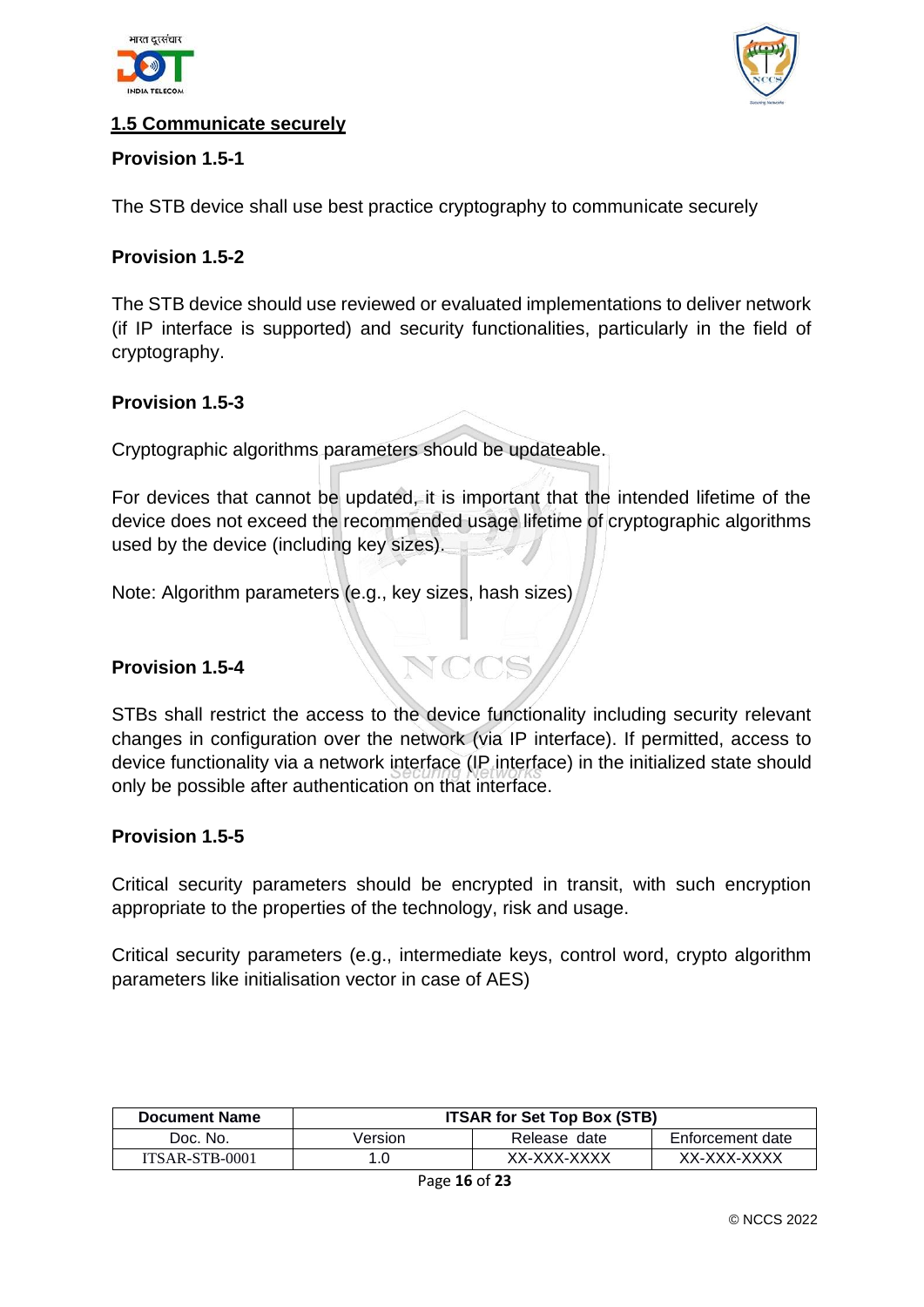



#### <span id="page-17-0"></span>**Provision 1.5-6**

The STB device shall protect the confidentiality of critical security parameters that are communicated via remotely accessible network interfaces.

<span id="page-17-1"></span>Critical security parameters (e.g., intermediate keys, control word, crypto algorithm parameters like initialisation vector in case of AES) remotely accessible network

#### <span id="page-17-2"></span>**Provision 1.5-7**

The manufacturer shall follow secure management processes for critical security parameters that relate to the device.

#### **1.6 Minimize exposed attack surfaces**

#### **Provision 1.6-1**

<span id="page-17-3"></span>All unused network and logical interfaces shall be disabled.

#### <span id="page-17-4"></span>**Provision 1.6-2**

Device hardware should not unnecessarily expose physical interfaces to attack.

#### <span id="page-17-5"></span>**Provision 1.6-3**

Where a debug interface is physically accessible, it shall be disabled in software.

#### **Provision 1.6-4**

#### **Securing Networks**

The manufacturer should only enable software services that are used or required for the intended use or operation of the device.

#### <span id="page-17-6"></span>**Provision 1.6-5**

Code should be minimized to the functionality necessary for the service/device to operate.

| <b>Document Name</b> | <b>ITSAR for Set Top Box (STB)</b> |              |                  |
|----------------------|------------------------------------|--------------|------------------|
| Doc. No.             | Version                            | Release date | Enforcement date |
| ITSAR-STB-0001       |                                    | XX-XXX-XXXX  | XX-XXX-XXXX      |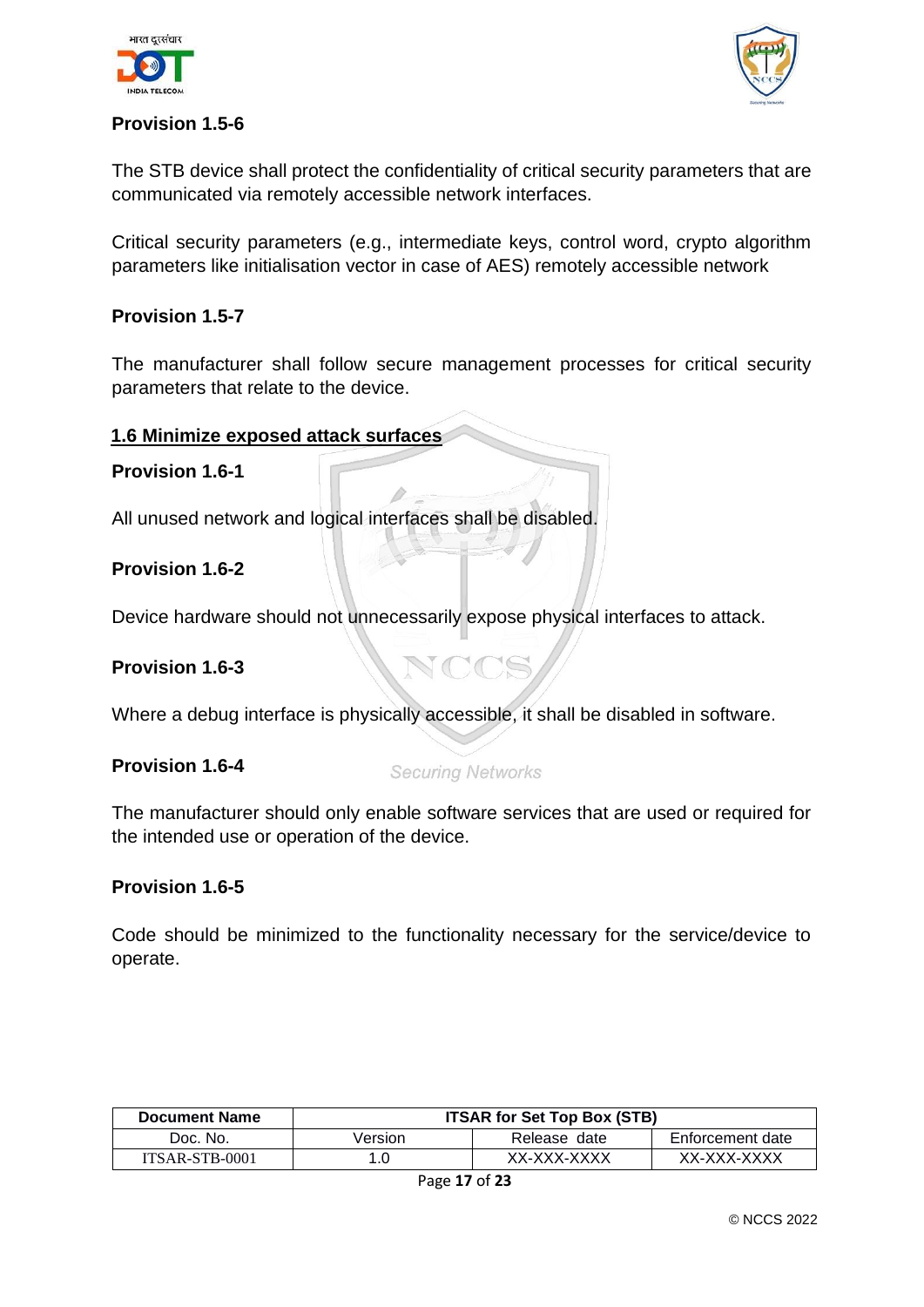



#### <span id="page-18-0"></span>**Provision 1.6-6**

<span id="page-18-1"></span>Software should run with least necessary privileges, taking account of both security and functionality.

#### **Provision 1.6-7**

The device should include a hardware-level access control mechanism for memory.

#### **Provision 1.6-8**

<span id="page-18-2"></span>The manufacturer should follow secure development processes for software deployed on the device.

Undertaking is to be provided

#### **1.7 Ensure software integrity**

#### <span id="page-18-3"></span>**Provision 1.7-1**

The STB device should verify its software using secure boot mechanisms.

#### **Provision 1.7-2**

STB device shall check periodically for detection of any unauthorized change to/installation of the software.

<span id="page-18-5"></span><span id="page-18-4"></span>Securing Networks<br>In case of detection of any such unauthorized changes, STB shall display the error code in the gui to the end user

#### **Provision 1.7-3**

<span id="page-18-6"></span>Installation of apps from untrusted sources should be disabled.

<span id="page-18-7"></span>If installation of apps is not supported the same may be declared.

| <b>Document Name</b> | <b>ITSAR for Set Top Box (STB)</b> |              |                  |
|----------------------|------------------------------------|--------------|------------------|
| Doc. No.             | Version                            | Release date | Enforcement date |
| ITSAR-STB-0001       |                                    | XX-XXX-XXXX  | XX-XXX-XXXX      |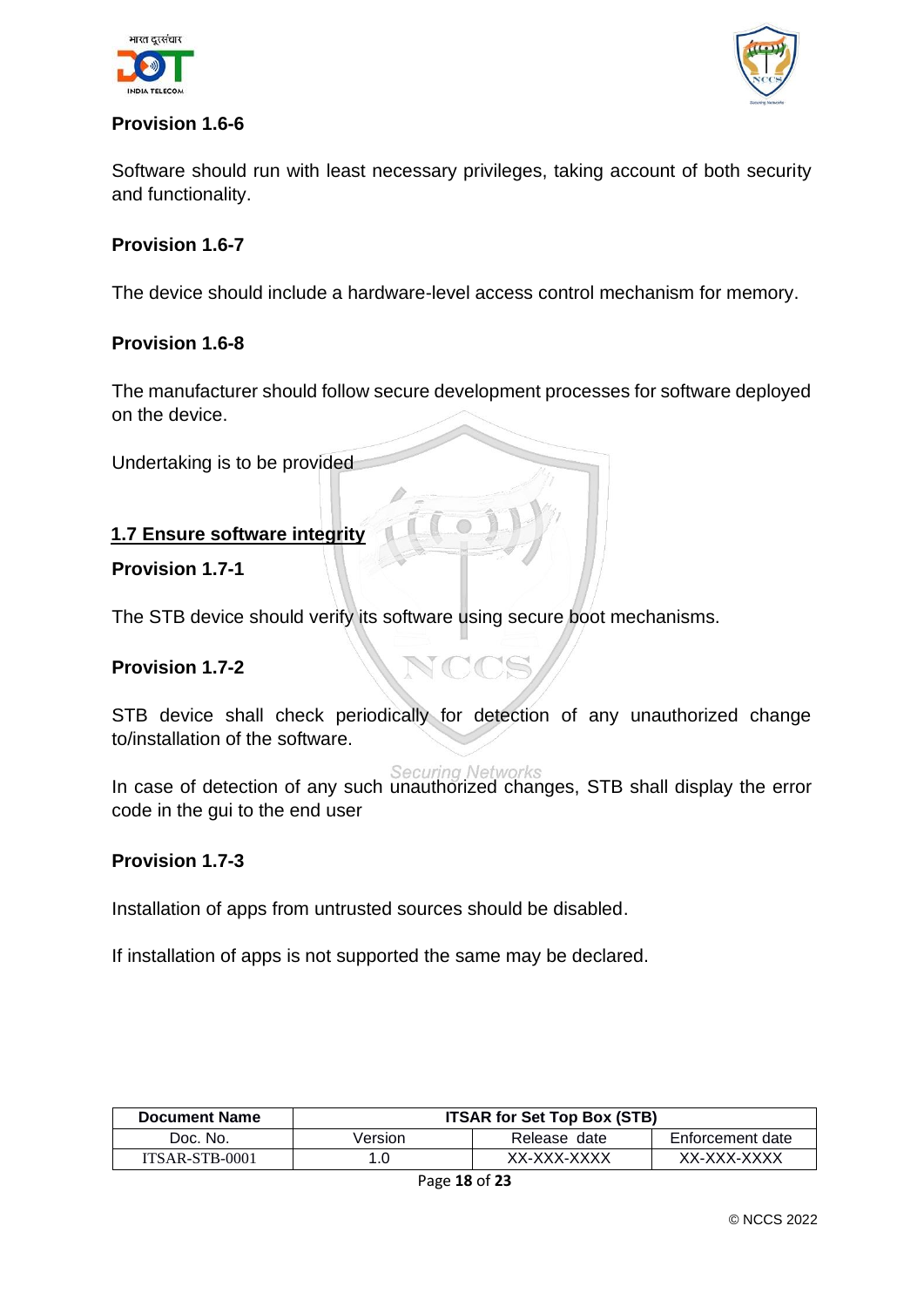



#### **1.8 Ensure that personal data is secure**

#### **Provision 1.8-1**

<span id="page-19-0"></span>The confidentiality of personal data (if collected by STB device) transiting between a device and a service, especially associated services, should be protected, with best practice cryptography.

<span id="page-19-1"></span>Note: personal data ( e.g., details of subscriber, payment related information, viewing history) associated services (provided by the oem/operator)

#### <span id="page-19-2"></span>**Provision 1.8-2**

The confidentiality of sensitive personal data (if collected by STB device) communicated between the device and associated services shall be protected, with cryptography appropriate to the properties of the technology and usage.

<span id="page-19-4"></span><span id="page-19-3"></span>Sensitive-personal data examples are: video stream of a home security camera, payment information, content of communication data and timestamped location data.

#### **Provision 1.8-3**

All external sensing capabilities of the device shall be documented in an accessible way that is clear and transparent for the user.

If device doesn't offer such capabilities the same may be declared.

# <span id="page-19-5"></span>**1.9 Examine system telemetry data**

#### <span id="page-19-6"></span>**Provision 1.9-1**

If telemetry data is collected from STB device and services, such as usage and measurement data, it should be examined for security anomalies.

#### **1.10 Make it easy for users to delete user data**

#### <span id="page-19-7"></span>**Provision 1.10-1**

The user shall be provided with functionality such that user data (if collected by STB device) can be erased from the device in a simple manner.

| <b>Document Name</b> | <b>ITSAR for Set Top Box (STB)</b> |              |                  |
|----------------------|------------------------------------|--------------|------------------|
| Doc. No.             | Version                            | Release date | Enforcement date |
| ITSAR-STB-0001       |                                    | XX-XXX-XXXX  | XX-XXX-XXXX      |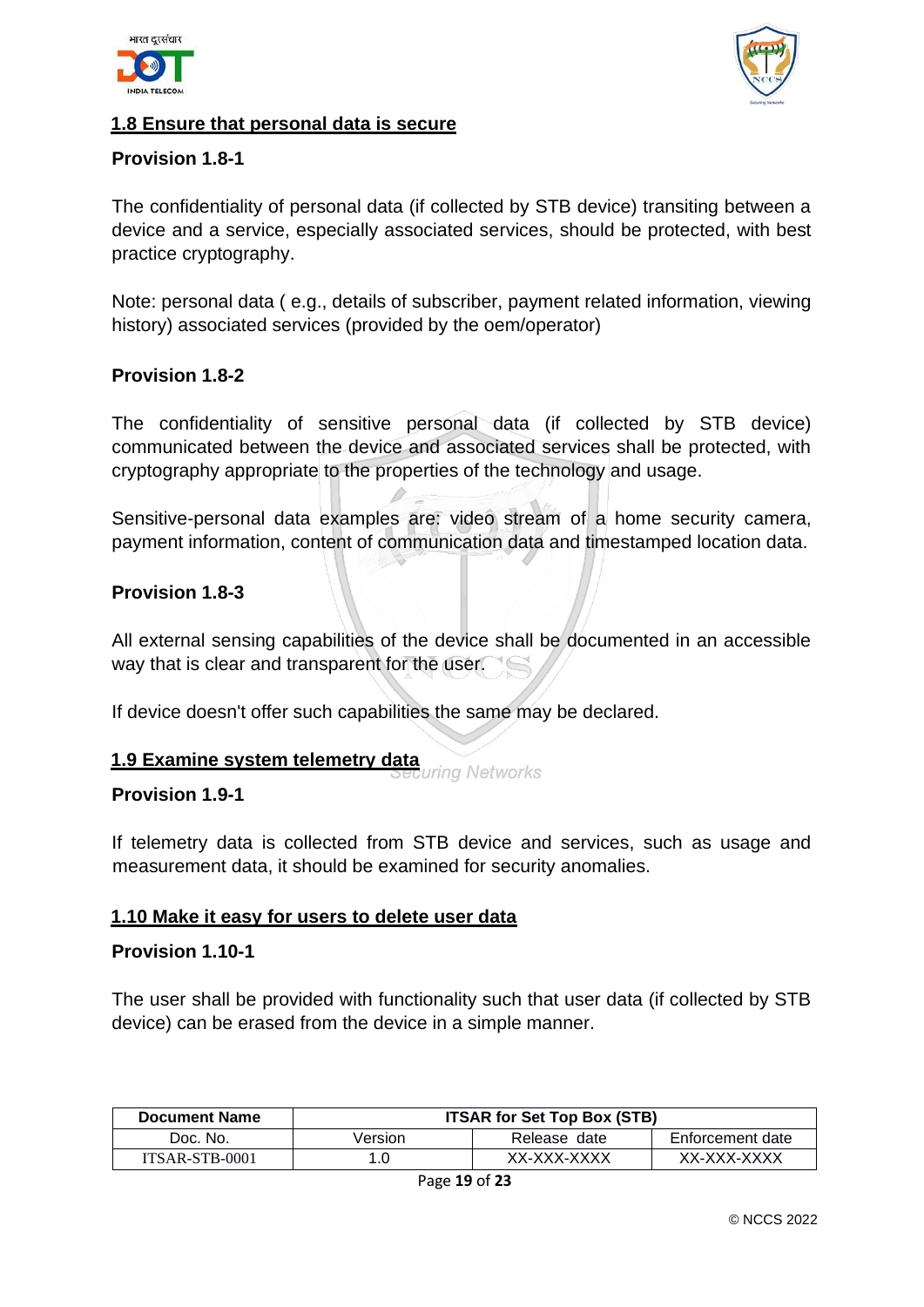



<span id="page-20-0"></span>User data such as Personal data, Sensitive-personal data, user configuration and cryptographic material such as user passwords or keys.

#### **Provision 1.10-2**

Users should be given clear instructions on how to delete their personal data (if collected by STB device)

#### <span id="page-20-1"></span>**1.11 Validate input data**

#### **Provision 1.11-1**

The STB device software shall validate data input via user interfaces or transferred via Application Programming Interfaces (APIs) or between networks in services and devices.

#### **2. Data protection provisions for STB**

#### **Provision 2.1-1**

<span id="page-20-2"></span>If telemetry data/ personal data is collected from STB devices, consumers shall be provided with information on what telemetry data/ personal data/sensitive-personal data is collected, how it is being used, by whom, and for what purposes.

#### <span id="page-20-3"></span>**3. CAS Specific requirements**

**Securing Networks** 

#### **Provision 3.1-1**

Interface between key ladder and descrambling/decryption module shall be secured. Output of CW Keyladder should always goto descrambler/decryption module only (without any option "to change the destination"/ "for intermediate tapping")

#### **Provision 3.1-2**

STB device shall not expose CWs/Intermediate keys in plain text form in RAM/NVM.

| <b>Document Name</b> | <b>ITSAR for Set Top Box (STB)</b> |              |                  |
|----------------------|------------------------------------|--------------|------------------|
| Doc. No.             | Version                            | Release date | Enforcement date |
| ITSAR-STB-0001       | 1.0                                | XX-XXX-XXXX  | XX-XXX-XXXX      |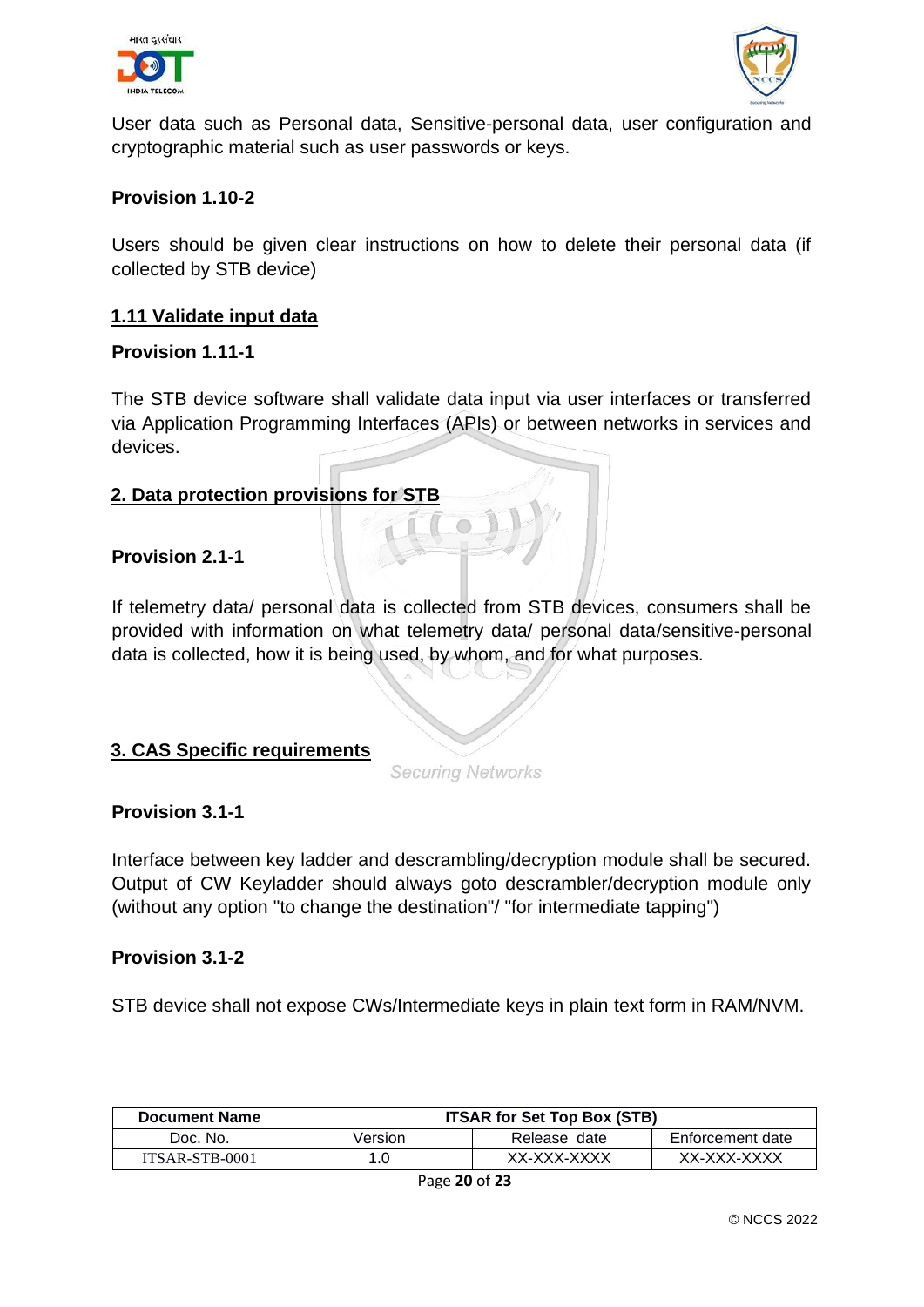



#### **Provision 3.1-3**

Root key/Master key shall be securely stored with read/write lock. Root Key/Master key is to be shared only via a secured path (without any option "to change the destination"/ "for intermediate tapping") to authorised services/components (as specified by OEM) of STB device.

#### **Provision 3.1-4**

Cryptographic practices used in CAS implementation & CW security shall follow secure cryptographic controls prescribed in Table1 of the latest document of "Cryptographic Controls For Indian Telecom Security Assurance Requirements (ITSAR)".

In case of proprietary cryptographic controls are implemented then the key length shall be matched to the equivalent secure cryptographic controls prescribed in Table1 of the latest document of "Cryptographic Controls For Indian Telecom Security Assurance Requirements (ITSAR)".

#### **Provision 3.1-5**

Fingerprinting/watermarking of the content shall follow industry best practices.

## **E. Table: Implementation of provisions for different types of Set top**<br>*Securing Networks* **box (STB)**

| <b>Requirement</b>                                 | <b>Connected</b><br>device | One way<br>device | <b>FTA - connected</b><br>device | FTA - one way<br>device |  |  |
|----------------------------------------------------|----------------------------|-------------------|----------------------------------|-------------------------|--|--|
| D. Cyber security provisions for Set Top Box (STB) |                            |                   |                                  |                         |  |  |
| 1.1 No universal default passwords                 |                            |                   |                                  |                         |  |  |
| Provision 1.1-1                                    | Applicable                 | Applicable        | Applicable                       | Applicable              |  |  |
| Provision 1.1-2                                    | Applicable                 | Applicable        | Applicable                       | Applicable              |  |  |
| Provision 1.1-3                                    | Applicable                 | Applicable        | Applicable                       | Applicable              |  |  |
| Provision 1.1-4                                    | Applicable                 | Applicable        | Applicable                       | Applicable              |  |  |

| <b>Document Name</b> | <b>ITSAR for Set Top Box (STB)</b> |              |                  |
|----------------------|------------------------------------|--------------|------------------|
| Doc. No.             | Version                            | Release date | Enforcement date |
| ITSAR-STB-0001       |                                    | XX-XXX-XXXX  | XX-XXX-XXXX      |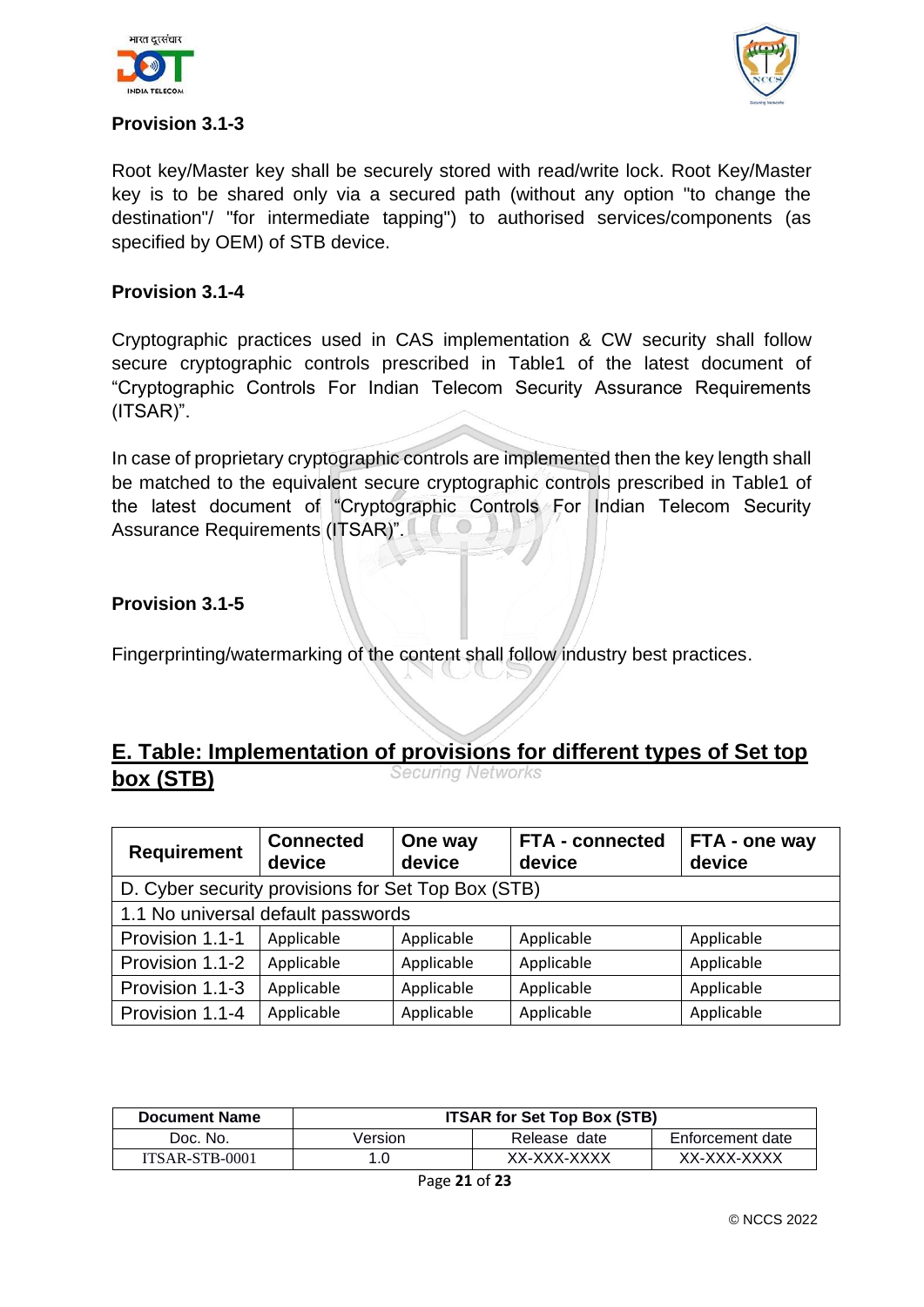



| Provision 1.1-5                                  | Applicable                                                 | <b>Not</b><br>Applicable | Applicable     | Not Applicable |  |  |  |
|--------------------------------------------------|------------------------------------------------------------|--------------------------|----------------|----------------|--|--|--|
|                                                  | 1.2 Implement a means to manage reports of vulnerabilities |                          |                |                |  |  |  |
| Provision 1.2-1                                  | Applicable                                                 | Applicable               | Applicable     | Applicable     |  |  |  |
| 1.3 Keep software updated                        |                                                            |                          |                |                |  |  |  |
| Provision 1.3-1                                  | Applicable                                                 | Applicable               | Applicable     | Applicable     |  |  |  |
| Provision 1.3-2                                  | Applicable                                                 | Applicable               | Applicable     | Applicable     |  |  |  |
| Provision 1.3-3                                  | Applicable                                                 | Applicable               | Applicable     | Applicable     |  |  |  |
| Provision 1.3-4                                  | Applicable                                                 | Applicable               | Applicable     | Applicable     |  |  |  |
| Provision 1.3-5                                  | Applicable                                                 | Applicable               | Applicable     | Applicable     |  |  |  |
| Provision 1.3-6                                  | Applicable                                                 | Applicable               | Applicable     | Applicable     |  |  |  |
| Provision 1.3-7                                  | Applicable                                                 | Applicable               | Applicable     | Applicable     |  |  |  |
| Provision 1.3-8                                  | Applicable                                                 | Applicable               | Applicable     | Applicable     |  |  |  |
| Provision 1.3-9                                  | Applicable                                                 | Applicable               | Applicable     | Applicable     |  |  |  |
| Provision 1.3-<br>10                             | Applicable                                                 | Applicable               | Applicable     | Applicable     |  |  |  |
| 1.4 Securely store sensitive security parameters |                                                            |                          |                |                |  |  |  |
| Provision 1.4-1                                  | Applicable                                                 | Applicable               | Applicable     | Applicable     |  |  |  |
| Provision 1.4-2                                  | Applicable                                                 | Applicable               | Applicable     | Applicable     |  |  |  |
| Provision 1.4-3                                  | Applicable                                                 | Applicable               | Applicable     | Applicable     |  |  |  |
| Provision 1.4-4                                  | Applicable                                                 | Applicable               | Applicable     | Applicable     |  |  |  |
| 1.5 Communicate securely                         |                                                            |                          |                |                |  |  |  |
| Provision 1.5-1                                  | Applicable                                                 | Not applicable           | Applicable     | Not applicable |  |  |  |
| Provision 1.5-2                                  | Applicable                                                 | Not applicable           | Applicable     | Not applicable |  |  |  |
| Provision 1.5-3                                  | Applicable                                                 | Applicable etv           | Applicable     | Applicable     |  |  |  |
| Provision 1.5-4                                  | Applicable                                                 | Not applicable           | Applicable     | Not applicable |  |  |  |
| Provision 1.5-5                                  | Applicable                                                 | Applicable               | Not applicable | Not applicable |  |  |  |
| Provision 1.5-6                                  | Applicable                                                 | Applicable               | Applicable     | Applicable     |  |  |  |
| Provision 1.5-7                                  | Applicable                                                 | Not applicable           | Applicable     | Not applicable |  |  |  |
| 1.6 Minimize exposed attack surfaces             |                                                            |                          |                |                |  |  |  |
| Provision 1.6-1                                  | Applicable                                                 | Applicable               | Applicable     | Applicable     |  |  |  |
| Provision 1.6-2                                  | Applicable                                                 | Applicable               | Applicable     | Applicable     |  |  |  |
| Provision 1.6-3                                  | Applicable                                                 | Applicable               | Applicable     | Applicable     |  |  |  |
| Provision 1.6-4                                  | Applicable                                                 | Applicable               | Applicable     | Applicable     |  |  |  |
| Provision 1.6-5                                  | Applicable                                                 | Applicable               | Applicable     | Applicable     |  |  |  |
| Provision 1.6-6                                  | Applicable                                                 | Applicable               | Applicable     | Applicable     |  |  |  |
|                                                  |                                                            |                          |                |                |  |  |  |

| <b>Document Name</b> | <b>ITSAR for Set Top Box (STB)</b> |              |                  |  |
|----------------------|------------------------------------|--------------|------------------|--|
| Doc. No.             | Version                            | Release date | Enforcement date |  |
| ITSAR-STB-0001       | .0                                 | XX-XXX-XXXX  | XX-XXX-XXXX      |  |